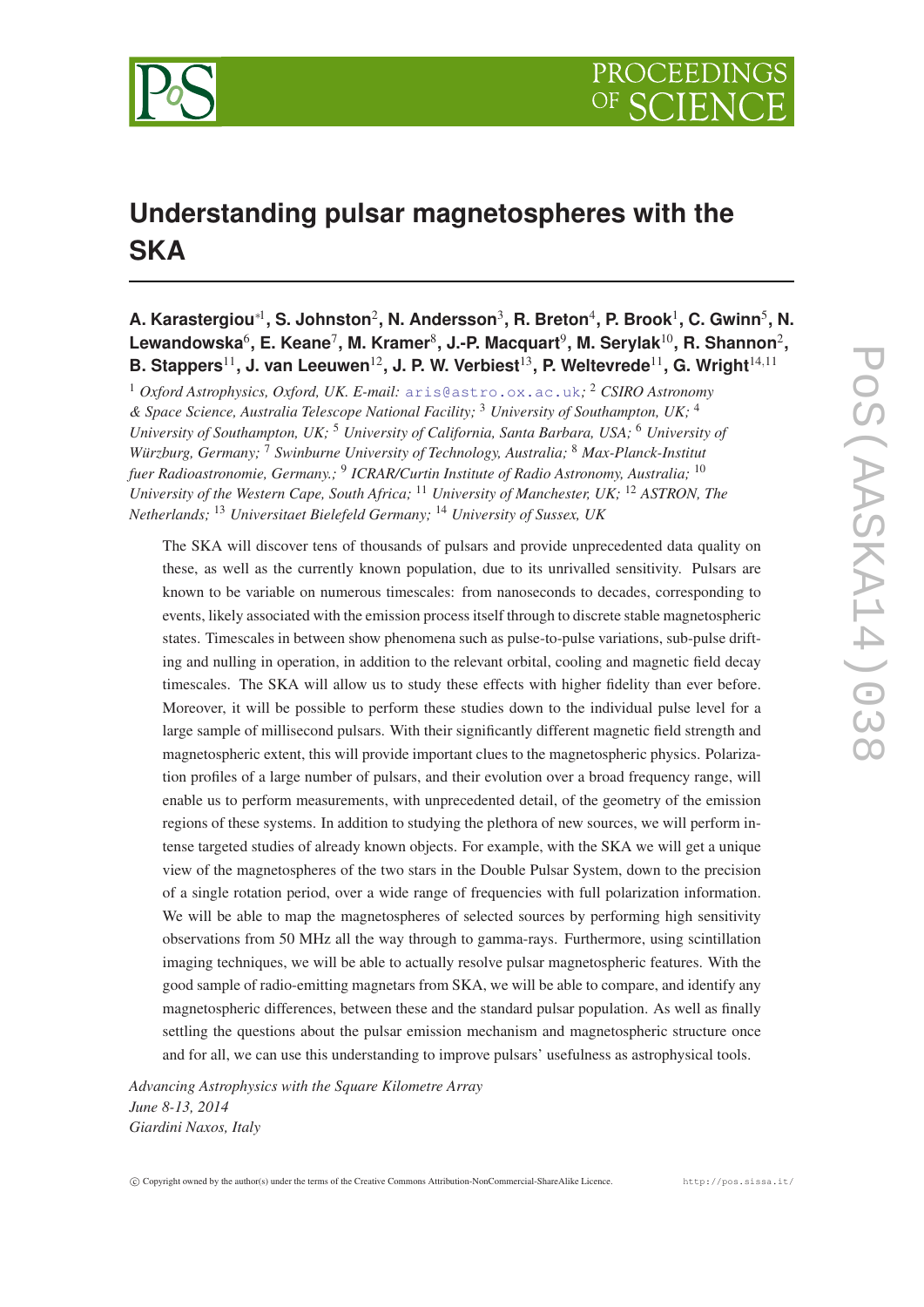## 1. Pulsar magnetospheres and the SKA

Pulsar radio emission is used as a high precision tool in a number of astrophysical experiments. Currently, the most high profile experiments involve tests of gravity through pulsar timing, and the related search for a stochastic gravitational wave background. To take full advantage of the intrinsic rotational stability that characterizes pulsars, it is necessary to model all the effects that perturbe the measured pulse times-of-arrival. Over the past decade, the importance of modelling radio pulse propagation through the interstellar medium has been understood, and improvements are now becoming evident in timing residuals. This has revealed the next level of "timing noise", most likely related to processes that occur near and within the radio emitting magnetosphere. For the first time, it is becoming clear that the lack of understanding of the pulsar radio emission mechanism is presenting obstacles to experiments that use pulsars as tools.

The quest to improve this situation with the SKA, relies on its ability to deliver the following elements:

1. high sensitivity, to observe individual pulses from pulsars at a high signal-to-noise ratio;

2. broadband receivers and backends, to study the frequency dependence of emission phenomena; 3. polarization, to better understand the pulsar geometries, the structure of the pulsar radio beams and the details of emission and propagation in the pulsar magnetosphere.

4. high-cadence monitoring, by observing multiple sources in sub-array mode, to uncover the physics that govern variability on all timescales.

The sole motivation to understand the radio emission mechanism is not to improve timing experiments. A steady stream of science output in areas such as relativistic plasmas in the magnetosphere, variability due to internal or external triggers, pulsar winds and supernova physics has resulted from the study of details of the radio emission mechanism on numerous interesting pulsars. The SKA surveys will deliver a new population of radio pulsars, among which we expect a group of sources that are ideal to address specific aspects of the emission mechanism problem (e.g. pulsars with interpulses for polarimetric studies of pulsar geometry).

In this chapter, we present the state of the art in observations aiming at understanding the magnetospheres of pulsars. We address this topic from three angles:

1. Understanding the three dimensional (3D) structure of the radio emission beam;

2.Understanding how magnetospheres evolve between different classes of pulsars;

3. Unlocking the information in the characteristic observational timescales of pulsar emission.

## 2. The radio emission beam

Our current understanding of the emission mechanism which operates in the magnetospheres of radio pulsars is limited. Progress can be achieved by determining where in the magnetosphere the radio emission is generated. Understanding where charged particles are accelerated to relativistic energies, would provide a better picture of the global pulsar electrodynamics, an essential element in solving the puzzle of how pulsars operate. In this section it is described how radio observations with the SKA are expected to advance our understanding of the elusive radio emission mechanism by allowing the construction of a 3D map of the pulsar magnetosphere.

<sup>∗</sup>Speaker.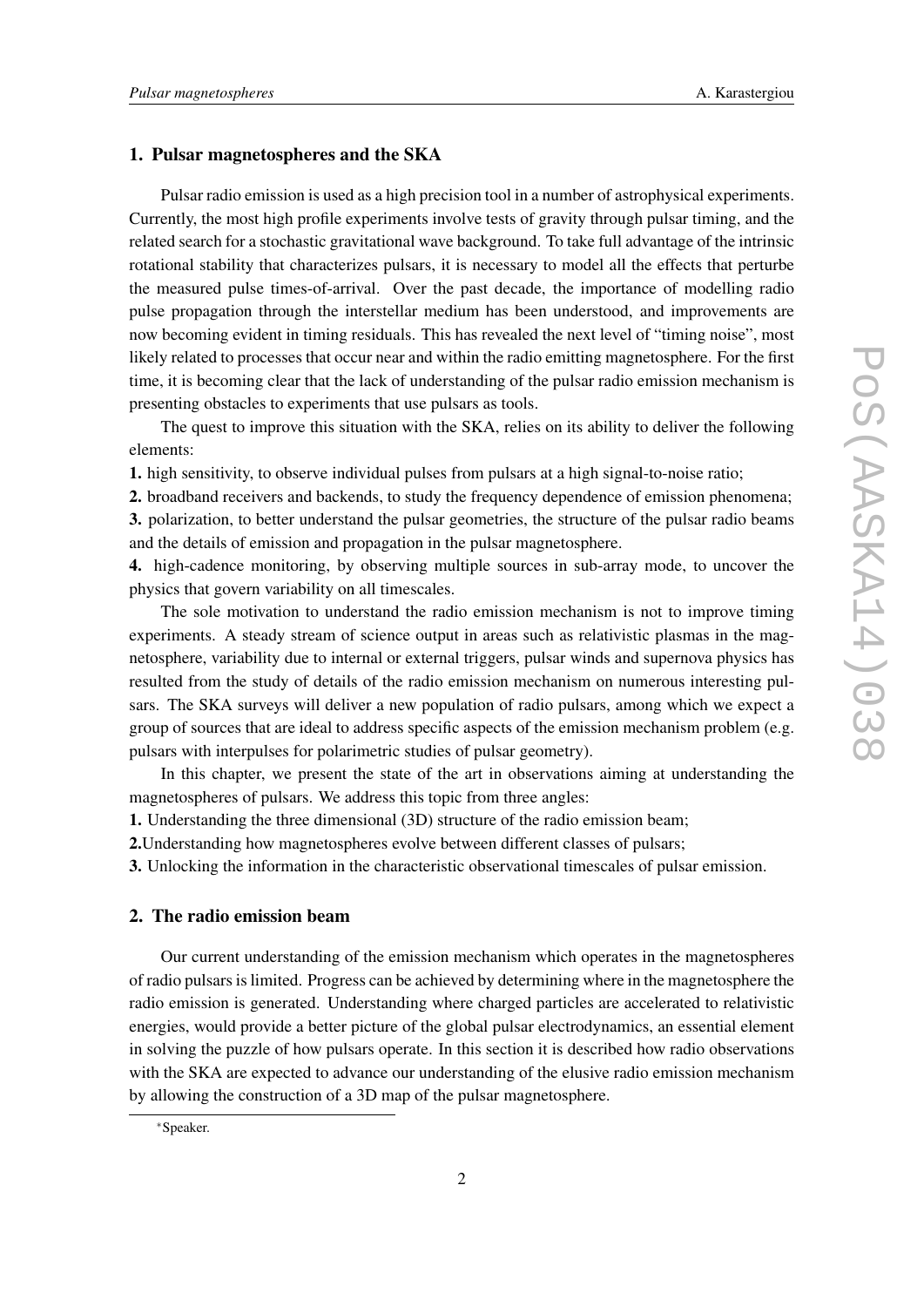## 2.1 Pulsar geometry and polarization

Radio polarization measurements allow geometrical properties of the radio beam to be quantified. Basic viewing geometry parameters include the magnetic inclination angle (angle between the magnetic dipole axis and the rotation axis of the neutron star) and the angle between our lineof-sight and the rotation axis. Since the early days of pulsar astronomy, the way the position angle of the linear polarization changes during the rotation of the star (PA-swing) is interpreted with the rotating vector model (Radhakrishnan & Cooke 1969; Komesaroff 1970, RVM), which directly depends on these two angles. Another important parameter of the emission beam, which can be derived using polarization measurements, is the radio emission height: co-rotation of the emitting region causes the PA-swing to be delayed with respect to the pulse profile, the magnitude of the shift being determined by the emission height (Blaskiewicz et al. 1991).

Currently, the viewing geometries have been derived for about a hundred objects (see e.g. Rankin 1990; Gould 1994), while emission heights are determined for only a fraction of those (e.g. Mitra & Rankin 2002; Rankin 1993; Weltevrede & Johnston 2008a). There are a number of complications which limit the precision and the fraction of the total population of pulsars suitable for this kind of analysis. Firstly, emission is only observed for a small interval of the rotation of the star. This limit makes a large range of RVM solutions become degenerate and in virtually all cases the viewing geometry cannot be determined from RVM fitting alone. In order to get unique solutions, additional assumptions are necessary. However, this introduces large and poorly understood systematics. Drawing statistical conclusions about the population as a whole is, therefore, known to be problematic, and emission heights determined in different ways often do not agree (see e.g. Mitra & Li 2004; Weltevrede & Johnston 2008a). Secondly, many pulsars do not have RVM-like PA-swings, showing that our understanding of pulsar polarization is incomplete. This severely limits the sample suitable for studying their viewing geometry. Moreover, because young pulsars are more suitable for this kind of analysis (see e.g. Johnston & Weisberg 2006; Weltevrede & Johnston 2008a) and references therein), the sample is necessarily biased. Thirdly, the above method to determine emission heights requires knowledge about which point in the radio profile corresponds to the closest approach of the line of light to the magnetic axis. Therefore knowledge about how the emission regions are distributed within the beam is crucial.

There is currently only one pulsar for which RVM fitting alone provide us with a unique viewing geometry without making additional assumptions (Kramer & Johnston 2008). This was possible because this pulsar has an interpulse (both magnetic poles are observed, which provides more rotational phase coverage) and it is young (therefore the PA-swing obeys the RVM very precisely). Simply observing currently known pulsars with a greater sensitivity is not expected to be effective, as systematic errors are the problem. The key is to find more of these "ideal case" pulsars, which then can be used to find out which additional assumptions are justified allowing emission geometries to be determined for a larger sample.

The SKA will discover many additional pulsars, including a sufficiently large "clean" sample of pulsars with RVM-like PA-swings to allow statistical studies of the pulsar population. As described above, this will be a biased sample in terms of their location in the *P*-*P*˙ diagram. By comparing the results of the "clean" sample with the results of a larger sample the poorly understood biases can be investigated in detail. This ultimately will lead to a better understanding in the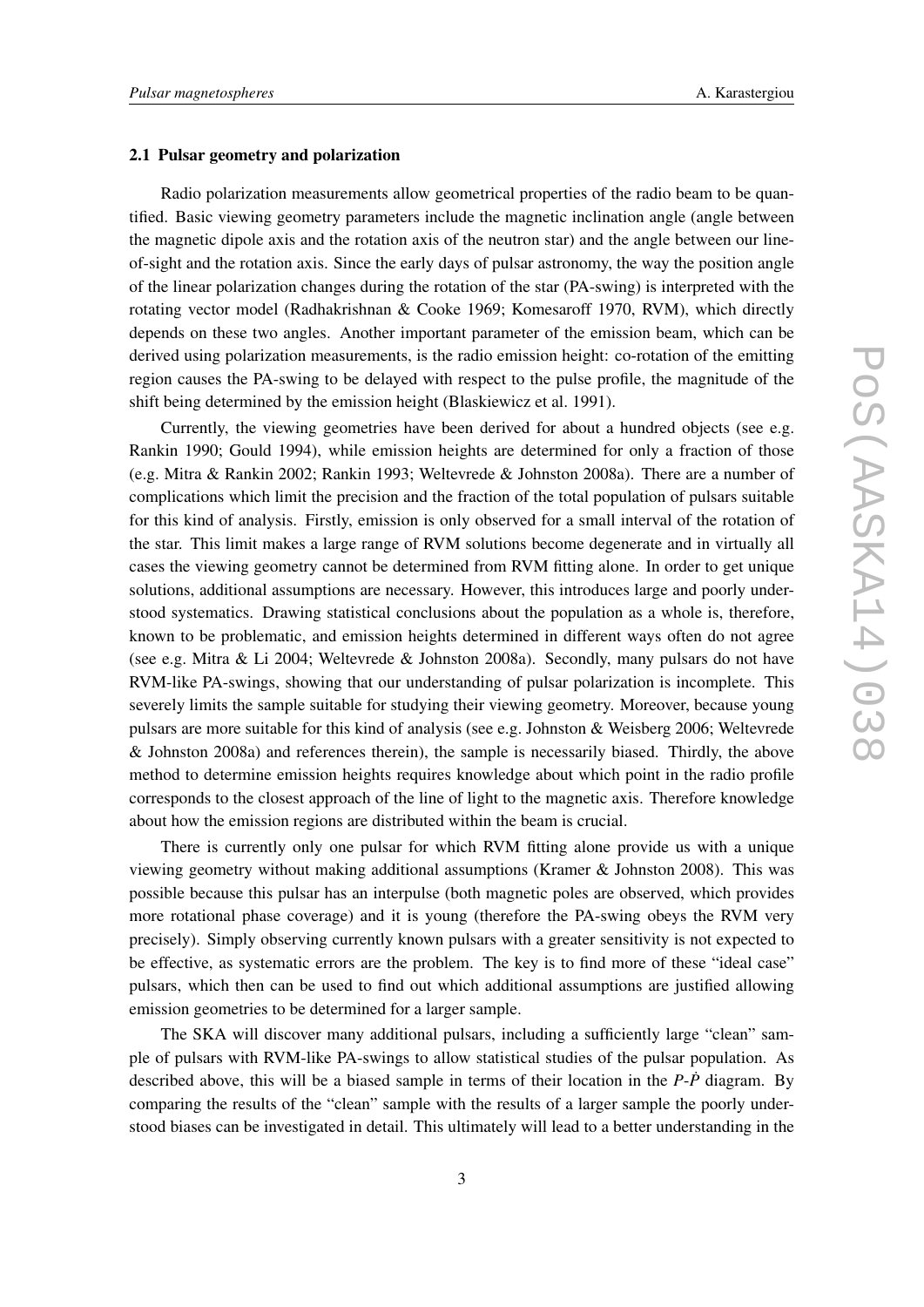physical processes which are currently missing in models, thereby advancing our understanding of the emission mechanism.

As shown for instance by Dyks (2008), non-RVM-like PA-swings can teach us about the deformations of the magnetic field structure due to magnetospheric currents and rotational sweep-back of the magnetic field lines (see e.g. Dyks & Harding 2004). The determination of emission geometries can also be used to determine the way the magnetic inclination angle changes over time (Tauris & Manchester 1998; Weltevrede & Johnston 2008b; Young et al. 2010), which provides information about the torque acting on the pulsar. In addition, propagation effects of the radio waves in the pulsar magnetosphere are expected (e.g. Boyle & Pen 2012). Better understanding will allow the relevant plasma parameters of the emission mechanism to be determined. Good determination of emission geometry is also important for the study of drifting subpulses, as it allows the emission fluctuations observed for our line-of-sight to be related to a changing beam structure over time (see e.g. Deshpande & Rankin 2001; Vivekanand & Joshi 1997).

## 2.2 Radio emission regions

Despite the limited success at building a theoretical framework for the interpretation of pulsar radio emission, empirical models that attempt classifications of emission characteristics have uncovered observational patterns that any theory should be able to account for. For example, in a series of papers by Rankin and collaborators (Rankin 1983, 1990, 1993), evidence is presented that points to radio emission emanating from sets of active magnetic field lines, forming one, two or more hollow cones of emission. Different heights then correspond to different frequencies, in accordance with the observation that pulse profiles often become narrower towards high frequencies (e.g. Thorsett 1991). In addition to the hollow cones, Rankin's classification included a type of component originating close to the magnetic axis which was labelled core. These often show distinguishing emission properties such as steeper spectra and complicated polarization features.

In contrast, Lyne & Manchester (1988) showed that the two-dimensional organization of radio components of a large population of pulsars is patchy, and although their characteristics broadly match the Rankin classification, there is no strong evidence of two emission mechanisms for core and cone emission. It was also noted that some young pulsars have observable emission from both magnetic poles. This property, coupled with the wide, relatively simple profiles of young pulsars and their polarization characteristics, was used by Johnston & Weisberg (2006) to suggest that radio emission originates from high altitudes in young pulsars compared to the older pulsar population. This idea was expanded further Karastergiou & Johnston (2007) to produce a phenomenological model that statistically explains the complexity of profiles from young and old pulsars (not millisecond pulsars). The main element of this model includes emission from a small number of discrete multiple heights for older pulsars, following ideas presented in Gangadhara & Gupta (2001). Multiple emission heights have implications on geometrical modeling.

Broadband observations, polarization and sensitive single pulse observations are all essential to understanding the detailed 3D location of radio emission regions in pulsar magnetospheres.

#### 2.3 Radio spectra and broadband nature of emission

The radio emission of pulsars is produced by relativistic particles in the circumpulsar plasma. Pulsar spectra must be explained by a model which describes the emission mechanism, in com-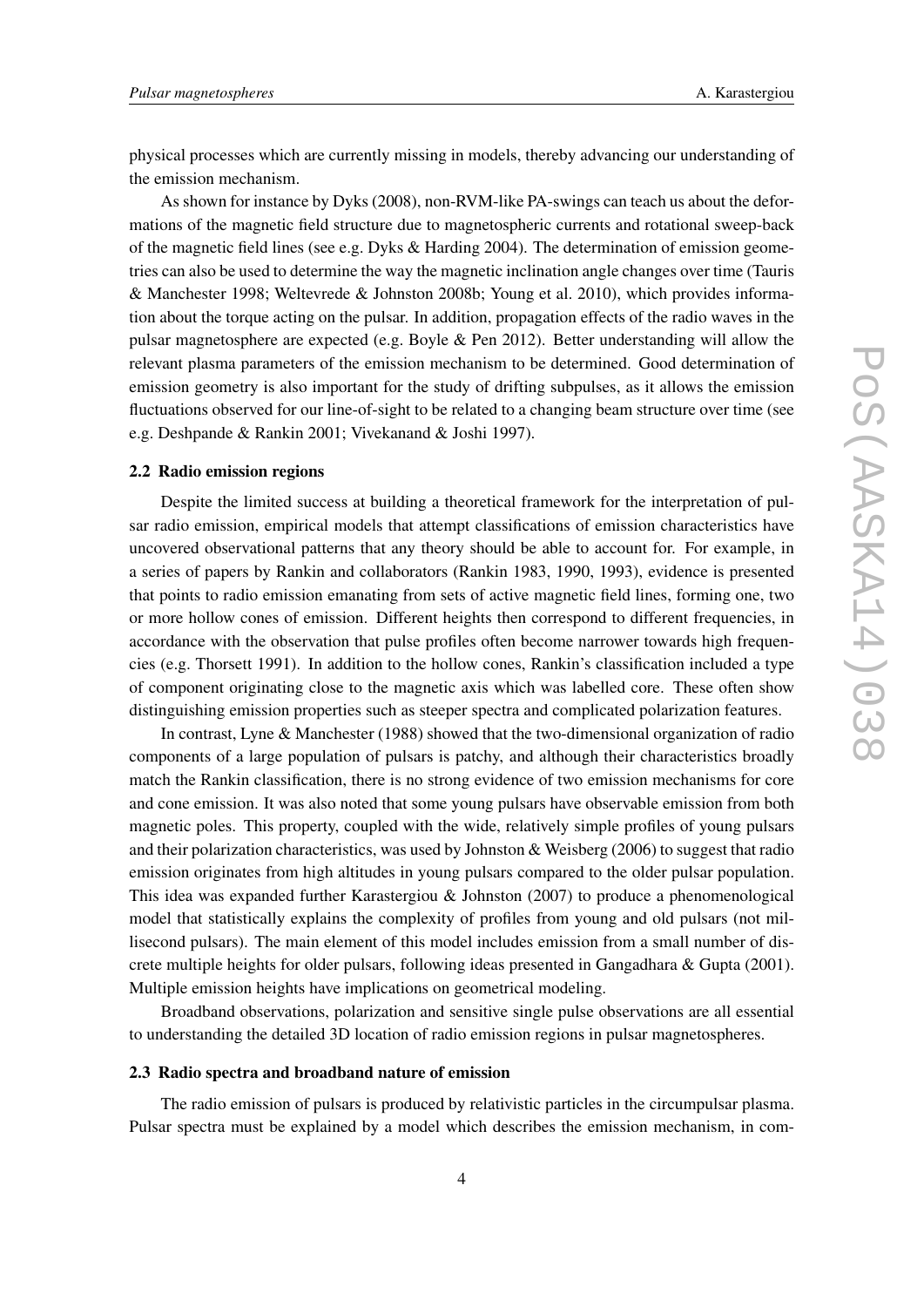bination with the energy distribution of the particles responsible for the observed emission (e.g. Malofeev & Malov 1980). Therefore, detailed measurements of pulsar spectra provide valuable information about how the radio emission is produced. In addition, understanding the pulsar spectrum in a statistical sense for the pulsar population is crucial for population synthesis to refine models for the parent distribution of pulsars, which gives rise to the observed distribution (Bates et al. 2013).

The spectra of radio pulsars are broadband and resemble (at least to first order) power laws with a relatively steep frequency dependence. Above ∼200 MHz the average spectral index was shown by Maron et al. (2000) to be  $-1.8$ , with a standard deviation of 0.2 (i.e. pulsars are brighter at lower frequencies), although Bates et al. (2013) suggest a mean spectral index closer to  $-1.4$ with unity standard deviation. The dependence on pulsar parameters, such as  $P$  and  $\dot{P}$ , is weak, but correlations with characteristic age are found (Lorimer et al. 1995). Understanding the way spectra depend on the spin parameters will give insight into how magnetospheric conditions change throughout the  $P - \dot{P}$  diagram.

In general, deviations are observed from this first order behavior, one of which is that at lower frequencies, the spectrum often "turns over" (e.g. Sieber 2002, and references therein). It is currently unknown if this is because of a decrease in efficiency of the emission mechanism, or because of an absorption mechanism becoming effective. It is also not known why some pulsars do not have these low-frequency turnovers, but others do. There is a hint that these spectral turnovers do not happen for millisecond pulsars (Kuzmin & Losovsky 2001), suggesting that their magnetospheric conditions are significantly different compared to normal (non-recycled) pulsars. Apart from the lack of a spectral break at low frequencies the spectra of MSPs and slow pulsars are remarkably similar (Kramer et al. 1998). At higher frequencies ( $\sim 10$  GHz or above) spectral breaks are observed, such that the spectrum flattens or even turns up (Wielebinski et al. 1993; Kramer et al. 1997).

A complication in the interpretation of radio spectra is that the observed spectrum is affected by a geometric feature. This feature arises because the beam shape is frequency dependent such that we see different parts of the beam at different frequencies. An understanding of this effect is therefore crucial to infer the intrinsic spectra from those observed.

## 2.4 The interstellar medium as an interferometer of resolved pulsar magnetospheres

Interstellar scintillation affords the potential to resolve the tiny emission regions of pulsars. By virtue of the compactness of the emission, pulsar radiation is subject to strong interference effects as it propagates through the turbulent plasma of the Interstellar Medium (ISM). However, pulsar magnetospheres have a finite size and, for extended sources, each ray path produces a subimage. The radiation observed at Earth is the result of the interference between many thousands of subimages, or speckles, across the scattering region. Since the scale of the speckle pattern exceeds  $\sim$ 10 AU in some cases (e.g Brisken et al. 2010), interstellar scattering offers the prospect of achieving *p*icoarcsecond angular resolution. Scintillation-based tests of the emission size fall into three broad categories according to the manner in which the finite size of the emission region manifests itself on the radiation properties.

An angular displacement in the emission site causes a lateral displacement in the scintillation pattern at Earth. If that displacement is parallel to the direction of motion of the pulsar, and the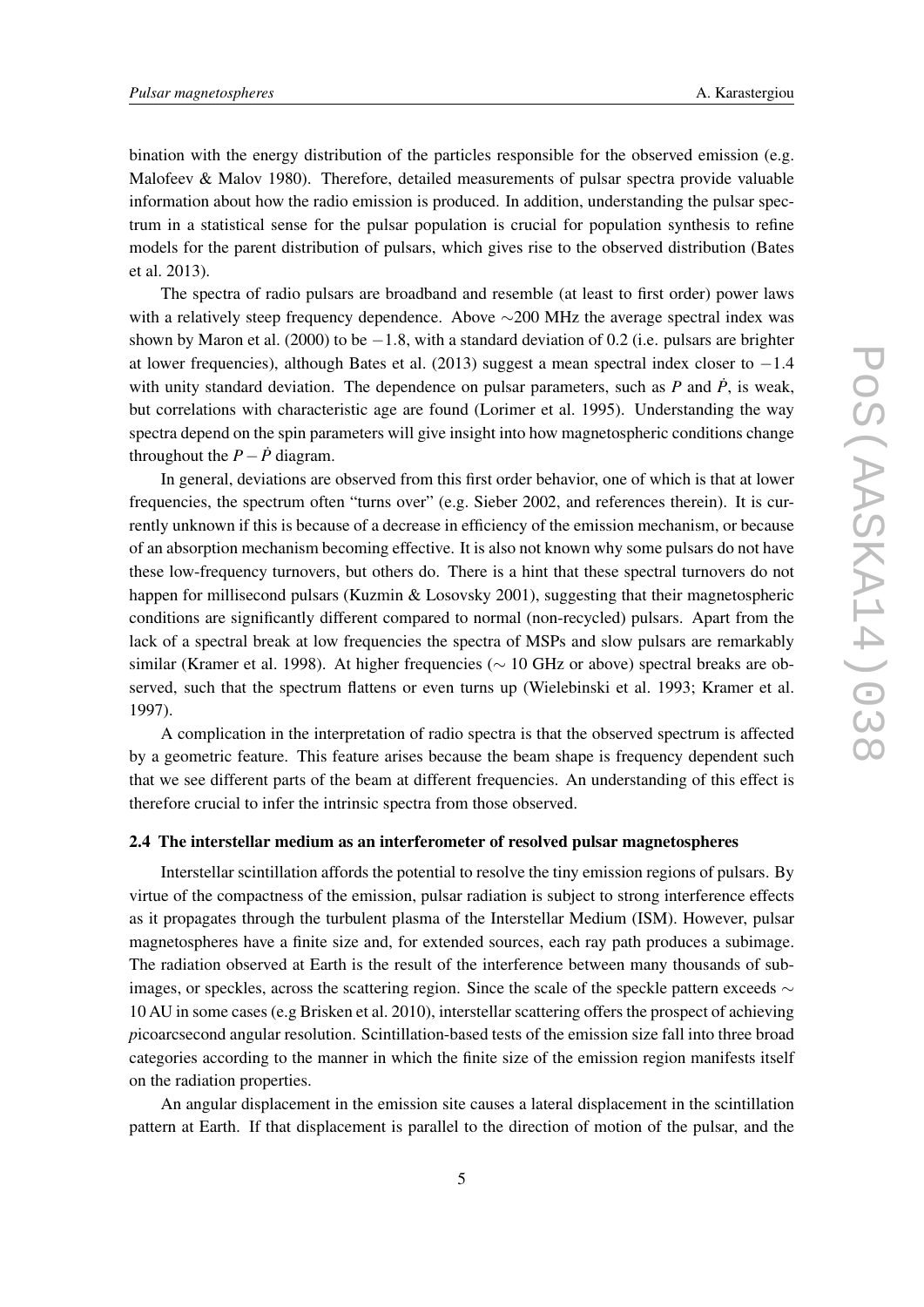turbulence is "frozen", then a lag in time produces precisely the same effect on the scintillation pattern as a change in pulse phase. This technique was applied by Wolszczan & Cordes (1987) during a double imaging event to place an upper limit on the emission size of PSR B1237+25 of  $10<sup>6</sup>$  km, roughly an order of magnitude larger than its light cylinder.

Although the different lines of sight from the source are coherent, the different parts of the subimages are not. For a point source, interference forms a diffraction pattern, a "scintillation pattern", in the observer plane. The intensity varies randomly from zero to many times the average; indeed, zero intensity is the most common value. A resolved source forms a superposition of diffraction patterns from each individual point on the source; these points are not coherent, so that the observed pattern is the incoherent superposition of the patterns from a point source. The effect upon the diffraction pattern depends on the size of the source, with a typical scale of the angular resolution of the scattering region, viewed as a lens, as the size of a source that affects the distribution of intensity significantly. The observed distribution of intensity, or of interferometric visibility, provides a measure of the size of the source. Comparison of the pattern between two widely spaced observatories can provide information on the shape of the source. The technique was used by Gwinn et al. (2012) to measure a size for the emission region of the Vela pulsar of  $<$  100 km to 1000 km, with the smallest size near pulse center and the largest at the beginning and end. A single-dish technique was used by Johnson et al.  $(2012)$  to set an upper limit of  $<$  40 km, averaged over the entire pulse. The difference in measured size may reflect the emergence of an additional, "conal" component at the shorter wavelength, the broader pulse, or other factors.

The technique of speckle scintellometry extends the technique that deduces the emission region structure based on the lateral displacement of the scintillation pattern by using holographic techniques to further boost the S/N of the pulsar signal by partially descattering the radiation (Walker et al. 2008). Application of this technique to PSR B0834+06 yields a determination of the astrometric phase shift across the pulse profile equivalent to an angular resolution of 150 picoarcseconds, or 10 km at the distance of the pulsar (Pen et al. 2014).

#### 2.5 Neutron Star Precession

#### 2.5.1 Mapping pulsar beams

The observed pulse profiles show a large variety of shapes produced by a one-dimensional cut through the two-dimensional intensity distribution given by the pulsar beam. In General Relativity, the proper reference frame of a freely falling object suffers a precession with respect to a distant observer, called geodetic precession. In a binary pulsar system, this geodetic precession leads to a relativistic spin-orbit coupling, analogous to spin-orbit coupling in atomic physics. As a consequence, the pulsar spin axis precesses about the total angular momentum vector, changing the relative orientation of the pulsar towards Earth. In such a case, we should expect a change in the radio emission received from the pulsar, as first proposed by Damour  $\&$  Ruffini (1974) very soon after the discovery of PSR B1913+16. Indeed, as our line-of-sight moves through the emission beam, each profile represents a slightly different cut through the beam structure. By adding measured profiles in the right order, it is possible to reconstruct a real 2-D map of a pulsar beam. One also expects that the polarization will change with time. Currently, such an experiment has been successfully applied to PSRs B1913+16 (Weisberg & Taylor 2002; Clifton & Weisberg 2008;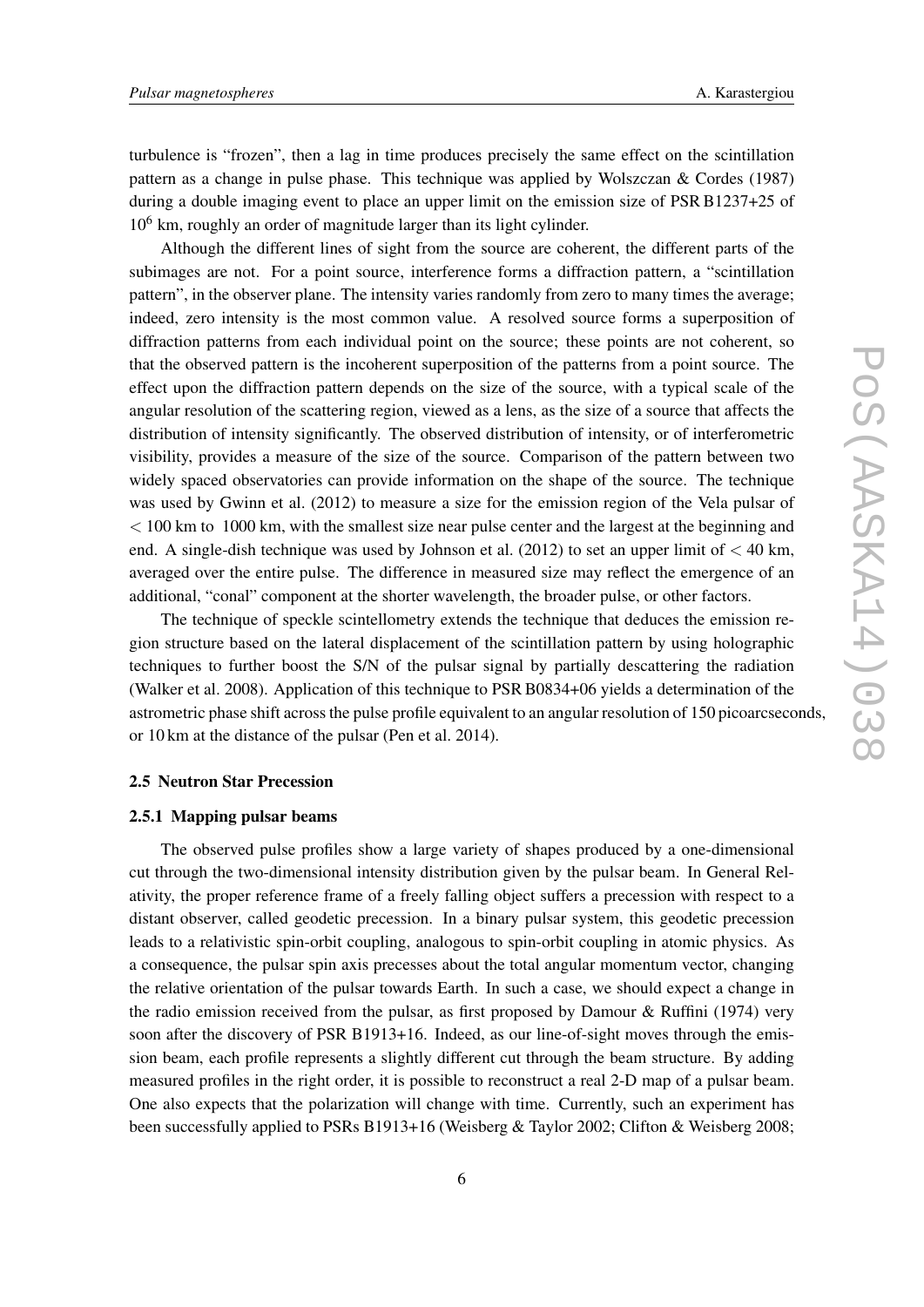

Figure 1: Two-dimensional shape of the emission beam over the traversed region in PSR J1141–6545. The inclination of the magnetic axis is taken to be 160°. The dotted lines show the path traversed by the line of sight; the lower one corresponds to the beginning of the data span and the upper one to the minimum impact parameter reached around MJD 54000. For more details see Manchester et al. (2010).

Kramer 2002), J1141−6545 (Manchester et al. 2010) (see Fig. 1), J1906+0746 (Kasian 2012) and recently J0737−3039B (Perera et al. 2010). The results are so far inconclusive as to whether a systematic pattern exists.

## 2.5.2 Free precession

Free precession is the most general motion executed by a rotating solid body. Given that neutron stars have elastic crusts (and may contain solid components in their core, according to some nuclear physics models), they can sustain asymmetries which may lead to the system precessing. In order to illustrate the main issues, let us consider the case of PSR B1828–11, which provides the strongest evidence in favour of free precession so far (Stairs et al. 2000). Possible precession solutions for the data, which shows periodicity at both around 500d and 1000d, were first discussed in Jones & Anderson (2001); Link & Epstein (2001). More recently, it has been argued that the observed periodicity does not in fact represent free precession but is a result of state-switching in the magnetosphere (Lyne et al. 2010). However, as argued in Jones (2012), this does not necessarily mean that precession does not play a role in the system.

If we, for the moment, assume that PSR B1828–11 is freely precessing, then Jones & Anderson (2001) argue that the data requires the magnetic dipole to be very nearly orthogonal to the star's deformation axis (associated with the asymmetry that forces the precession). This would lead to an inferred wobble angle in excellent agreement with the value estimated from the amplitude modulation. The data for PSR B1828–11 is at variance with the level of superfluid pinning required to explain the large glitches seen in the Vela pulsar. It also does not allow for the expected pinning of superfluid vortices to magnetic fluxtubes in the star's superconducting core (Link 2003). At the moment we seem to have three options: i) Our understanding of neutron stars superfluidity/superconductivity is not quite right (Link 2003), ii) various instabilities may intervene and affect the fluid motion, thus altering the conclusions (Glampedakis et al. 2008), or iii) we are not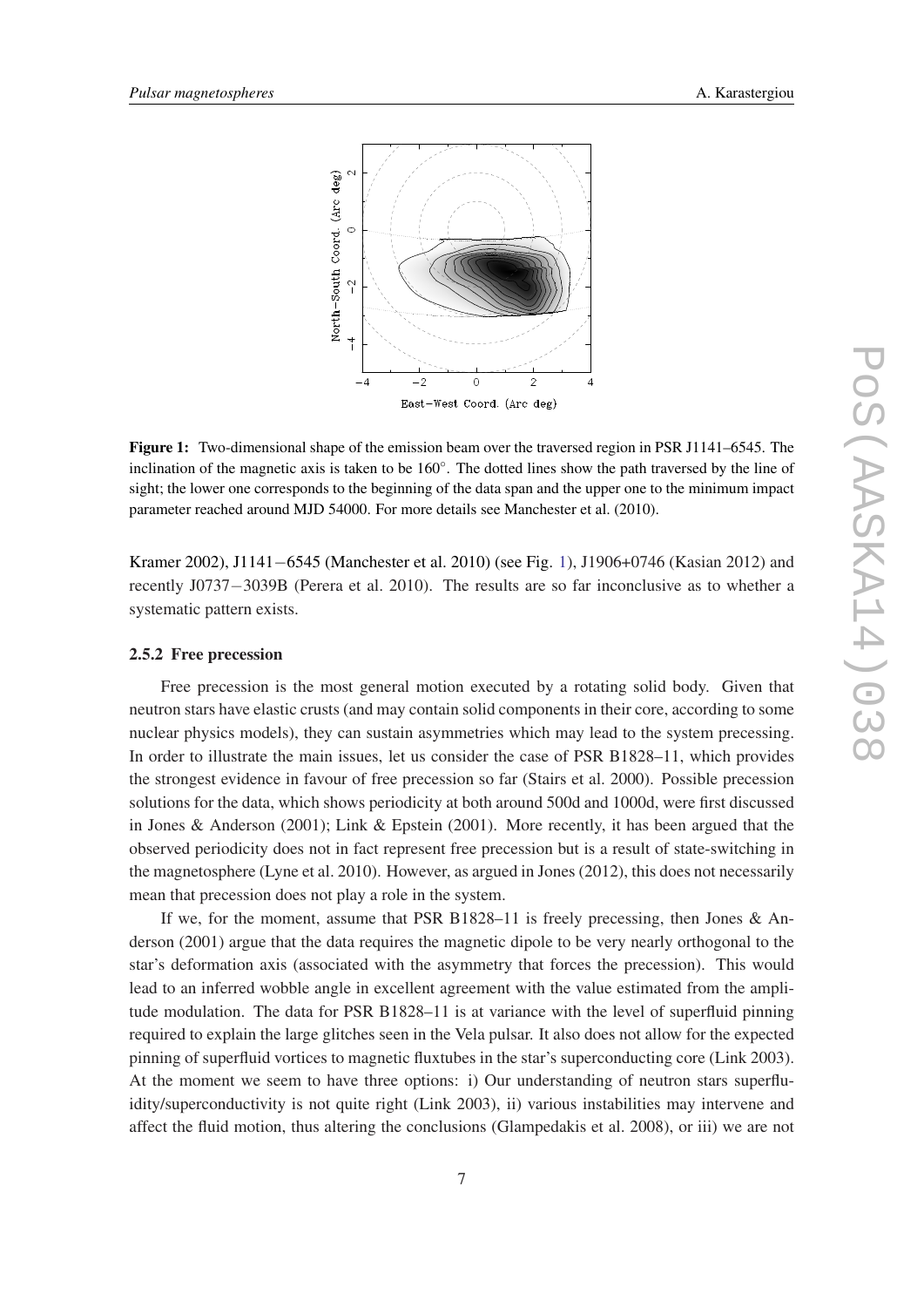seeing free precession (Lyne et al. 2010).

#### 3. Energetics of pulsar magnetospheres and radio emission

Within the pulsar population, there are particular populations with clear and to some extent interpretable emission characteristics (Tauris et al. 2015). The SKA pulsar surveys will allow for new breakthroughs (Keane et al. 2015) by providing significantly more examples from each of the populations described in the following.

#### 3.1 Young Pulsars

The youngest pulsars, which have the highest spin-down energy loss rates, appear to have different emission properties to the more middle-aged pulsars. In particular, they possess extremely high levels of linear polarization (Johnston & Weisberg 2006; Weltevrede & Johnston 2008a), not generally seen in the older pulsars. Furthermore, the polarization position angles follow the RVM curve to a much greater degree than the old pulsars do; this is particularly important in determining their geometry (see section 2.1). Curiously, it appears as if the orientation of their linear polarization is either parallel to the magnetic field or perpendicular to it (Johnston et al. 2005; Rankin 2007). This can be understood in terms of plasma physics, which predicts orthogonal polarization modes (Manchester et al. 1975). Some evidence suggests that the younger pulsars have 'simpler' profiles to those of the middle-aged pulsars (Karastergiou & Johnston 2007).

The majority of young pulsars are also high-energy emitters. Since the launch of the *Fermi* satellite more than 200 pulsars are now known to be  $\gamma$ -ray emitters (Abdo et al. 2013). The relationship between the γ-ray emission and the radio emission is a critical one to our understanding of the magnetosphere. Much progress has been made in this area in recent times, but results are still inconclusive (see e.g. Watters et al. 2009; Romani & Watters 2010; Pierbattista et al. 2012). This class of pulsars is likely to grow in importance as more high-energy pulsars are detected.

#### 3.2 Magnetars

Magnetars are a class of neutron stars composed of Anomalous X-ray Pulsars (AXPs) and Soft Gamma-ray Repeaters (SGRs). Currently there are 21 magnetars detected with 5 more awaiting confirmation <sup>1</sup>. Originally, SGRs were discovered to have bursting emission in the hard X-ray/soft gamma-ray range (Mazets et al. 1979), while AXPs are steady, X-ray emitting sources with rotational periods exceeding few seconds (Fahlman & Gregory 1981). Subsequent observations of powerful bursts from AXPs (Gavriil et al. 2002), as well as the discovery of persistent X-ray emission and slow rotational periods from SGRs (Kouveliotou et al. 1998) have revealed the common nature of their emission properties (Duncan & Thompson 1992). Magnetars were typically known to share the following properties: very strong magnetic fields exceeding the quantum critical value for electrons ( $B \sim 4.4 \times 10^{14}$  G); decay of such fields is believed to create the observable high Xray and gamma-ray luminosities (Thompson & Duncan 1995; Thompson & Duncan 1996), often visible in bursts; spin periods of  $5 - 12$  s with rapid spin-down on timescales of  $10^3 - 10^5$  years; and absence of radio emission.

<sup>1</sup>http://www.physics.mcgill.ca/∼pulsar/magnetar/main.html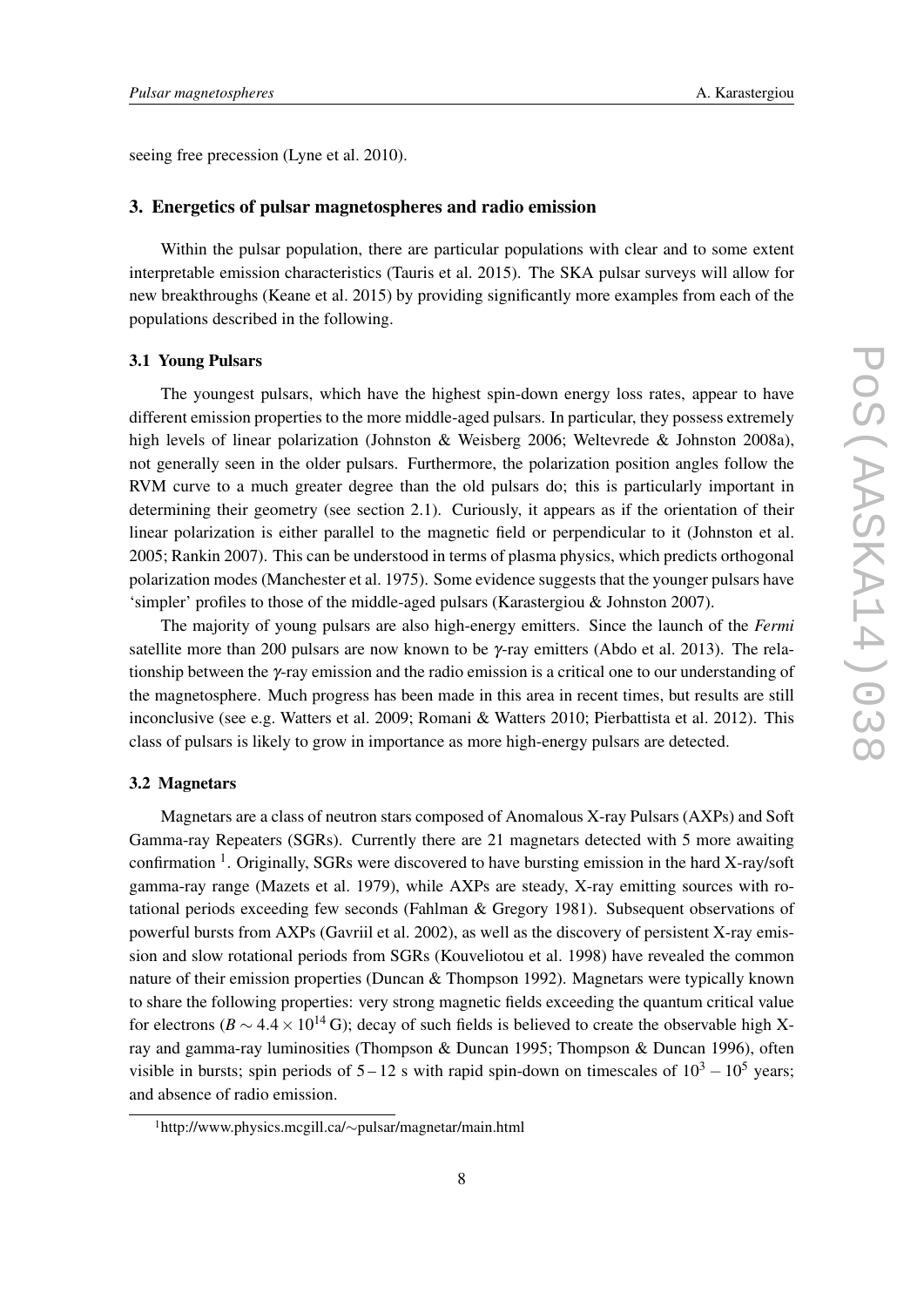

Figure 2: Left: Pulse stack from an 8.35 GHz observation with the average profile and position angle swing plotted on top. Total intensity is plotted in black, while linear and circular polarization are plotted in red and blue respectively. Top right: Individual single pulse profile with visible narrow and spiky emission. Bottom right: Close-up of the pulse plotted above.

Recent discoveries of pulsars with spin periods and inferred dipolar magnetic field strengths typically seen in magnetars (Camilo et al. 2000; McLaughlin et al. 2003) and at which radio emission should not occur, bring magnetars and pulsars closer as a single population. The detection of transient radio emission from XTE J1810–197 and 1E 1547–5408 (Camilo et al. 2006, 2007a), followed by the discovery of PSR J1622–4950, a magnetar first detected in radio (Levin et al. 2010) with subsequent identification of its X-ray counterpart (Anderson et al. 2012), further strengthens this link. Another example is SGR J1745–2900, the only radio emitting magnetar found in the inner parsec of the Galactic Centre (Eatough et al. 2013; Shannon & Johnston 2013). The radio emission from magnetars is highly variable in nature and usually declines in tandem with its higher energy counterparts. Magnetar radio emission typically appears after X-ray outbursts; has a flat spectral index (Lazaridis et al. 2008) which enables detection even of individual pulses at frequencies above 88 GHz (Camilo et al. 2007d); shows pulse profile morphology changing dramatically on timescales of minutes to days (Camilo et al. 2007c,b; Levin et al. 2013); shows polarization similar to the emission properties of normal radio pulsars but with differences which can be explained as propagation effects in a non-dipolar magnetic field (Camilo et al. 2008; Kramer et al. 2007). Fig. 2 shows a typical observation of XTE J1810–197 with the 100-m Effelsberg radio telescope at 8.35 GHz.

The population of radio magnetars is very small at present. As they emit over a wide spectrum of wavelengths (γ-ray, X-ray, optical, near infrared and radio) studies at multiple frequencies are best poised to provide information on these objects. The SKA pulsar surveys will significantly increase the sample of radio emitting magnetars and uncover their relationships with the other populations of radio emitting neutron stars.

## 3.3 Millisecond Pulsars

Most of our current knowledge of the pulsar emission mechanism and pulsar magnetospheres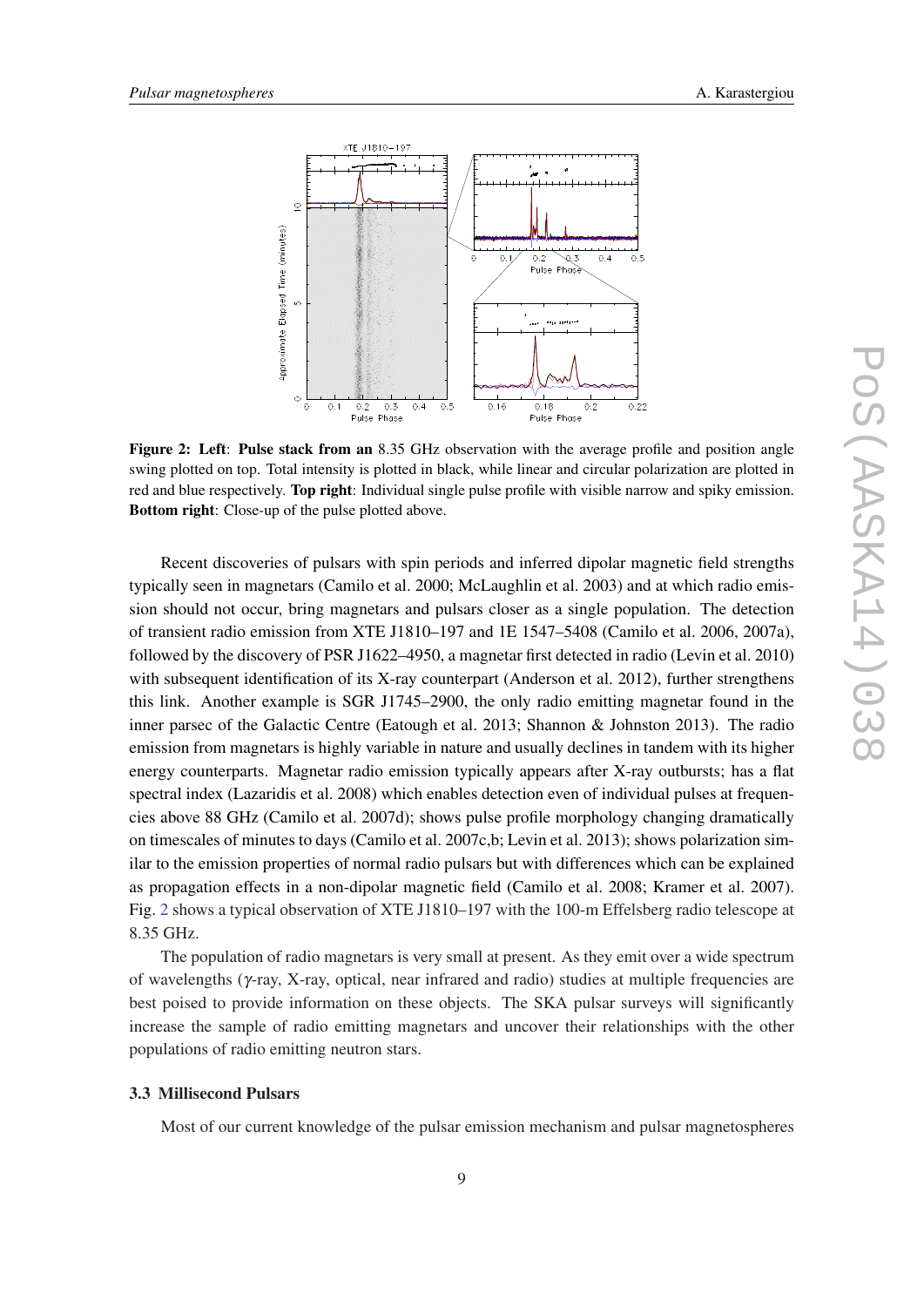is derived from observations of slow pulsars. Only a very limited number of the known millisecond pulsars (MSPs) is bright enough to enable detailed studies of their single-pulse and magnetospheric properties. However, the studies that have been performed so far have shown interesting differences between MSPs and slow pulsars, motivating detailed studies of MSPs at the high sensitivity provided by the SKA.

The first clear difference between MSPs and slow pulsars is that the RVM cannot explain the polarimetry of MSP emission, even though other polarimetric properties (such as polarization degree and the presence of orthogonally polarized modes), do not differ (Yan et al. 2011). Similarly ambiguous results are found in the profile variations as a function of observing frequency: even though the pulse profiles of MSPs vary less strongly (which indicates a far smaller emission region than in the case of slow pulsars), the overall changes are reminiscent of slow pulsars, but shifted to higher frequencies (Kramer et al. 1999). Concerning intensity variations of single pulses, Jenet & Gil (2004) found no variations (other than giant pulses) in PSR B1937+21, while clear pulseto-pulse modulations were found in PSR J0437-4715 (Jenet & Gil 2004; Osłowski et al. 2014). Edwards & Stappers (2003) discovered giant pulses in several pulsars and possible sub-pulse drifting. For the brightest MSP, PSR J0437-4715, the recent work by Osłowski et al. (2014) rules out drifting sub-pulses.

In summary, a clear picture of the emission properties of MSPs has yet to emerge. The lack in telescope sensitivity has limited this area of research to essentially the two brightest MSPs, which are far from representative of the whole MSP population in many regards. Early indications do show that the emission mechanism for slow pulsars and MSPs must be similar, if not identical. Understanding the emission process in MSPs is an essential element in the continued research of pulsar magnetospheres.

## 3.4 The double pulsar

The double pulsar PSR J0737−3039A/B is not only a remarkable system in the context of testing gravity theories; it also provides a unique window of opportunity to study pulsar magnetospheres. This binary comprises a rapidly spinning 23-ms pulsar, *A*, in a 2.4-hr orbit with a slowly rotating 2.8-s pulsar, *B*. The fortunate nearly edge-on alignment of the orbit with our sight line is such that pulsar A is eclipsed for  $\sim$  20 s when it passes behind pulsar B. The duration implies a transverse cross-section of a few km at the location of pulsar B from A, thus implying a magnetospheric origin. A high time resolution study by McLaughlin et al. (2004) revealed that the eclipsed signal from A is modulated by the rotation of B during the eclipse, a phenomenon which led Lyutikov & Thompson (2005) to interpret the eclipses as being caused by synchrotron resonance in the closed field lines of pulsar B. The modulation naturally arises from the change in optical depth as the magnetic field geometry changes over the course of B's rotation. Subsequently, Breton et al. (2008) demonstrated the success of this model in a long-term study of the radio eclipses, which led to the direct measurement of relativistic spin precession of pulsar B.

The double pulsar eclipses have two majors implication for the study of pulsar magnetospheres. Firstly, they allow us to directly probe the topology of a pulsar's magnetic field, which has been shown to be primarily dipolar (Breton et al. 2012). Secondly, multi-frequency observations of the eclipse profile can constrain plasma properties such as the density, profile and multiplicity of the plasma. It has been shown that the density profile drops abruptly at a radius well inside the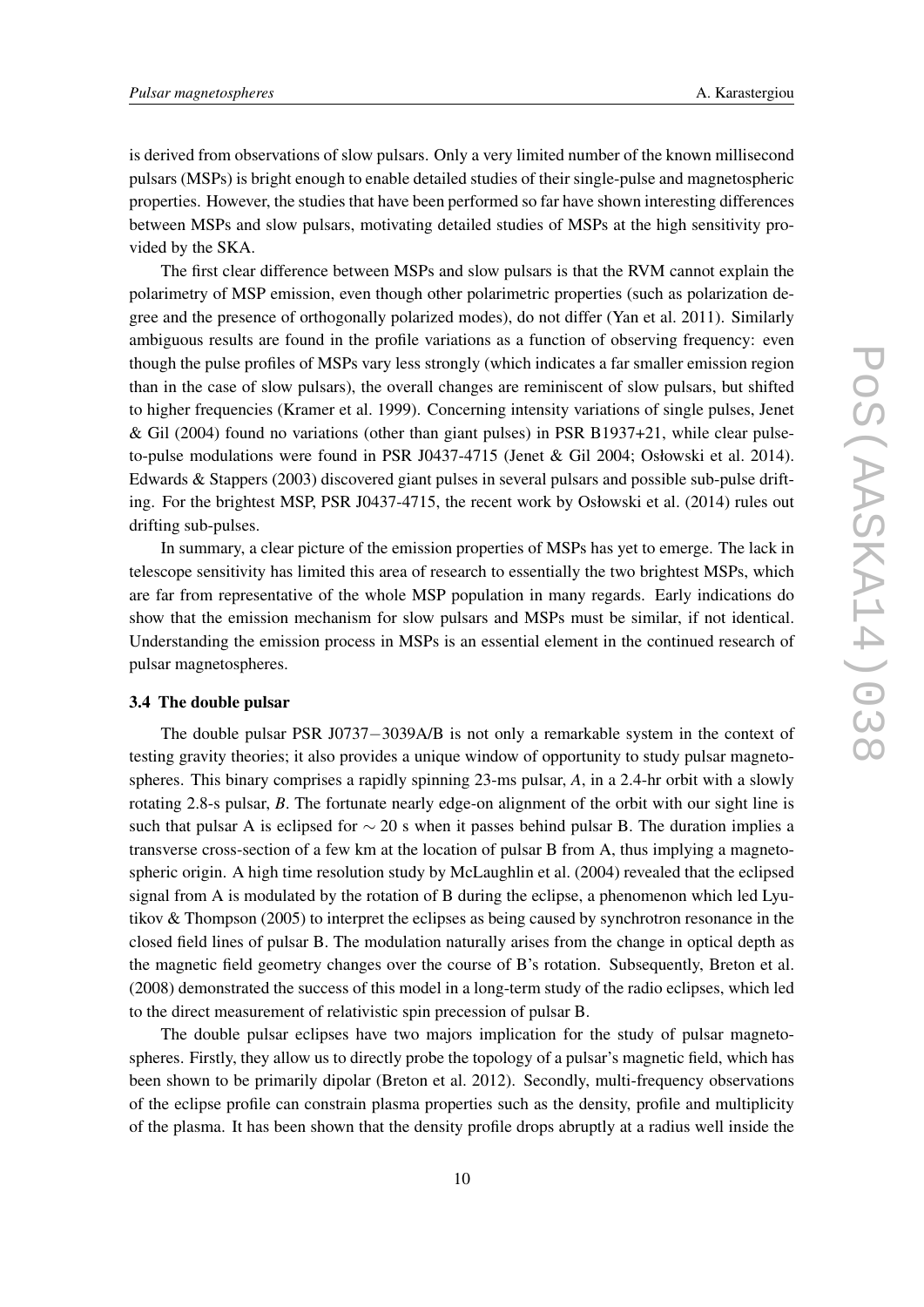

Figure 3: A pulse-stack of successive radio pulses of PSR B1819−22. The radio intensity (darker is brighter) is plotted as function of rotational phase (or longitude) versus pulse numbers. The emission (in the subpulses separated by  $P_2$ ) appear to "march" in rotational phase from pulse to pulse creating a distinct pattern which repeats itself every *P*<sup>3</sup> pulses, a phenomenon called "drifting subpulses". In addition this pulsar shows "mode changes", which in this case manifests itself as two distinct drift modes: the slow and fast mode. The pulsar also has a "null" state, i.e. for a few stellar rotations there was no radio emission emitted by the pulsar. This figure shows 1380 MHz data obtained by the Westerbork Synthesis Radio Telescope (Weltevrede et al. 2006).

co-rotation radius (i.e. light cyclinder) and requires a large multiplicity (Breton et al. 2012). SKA1 will allow us to perform a polarization study of the eclipses which will yield an independent test of the eclipse mechanism and geometry of the system (Lyutikov & Thompson 2005). Polarization studies will also allow us to infer the strength of the magnetic field and compare it to predictions from pulsar timing.

## 4. Timescales in pulsar magnetospheres

While it has been known since the early days of pulsar astronomy that individual pulses are intrinsically variable, over the past decade a number of important observational results have shown that both radio emission and the magnetosphere itself can vary on timescales spanning at least 18 orders of magnitude, from nanoseconds to decades. In the following, we describe the current understanding of radio emission phenomenology on all timescales and how this relates to pulsar timing experiments. It is important that SKA pulsar observation scheduling is determined by our understanding of the timescales of magnetospheric variability, in order to maximize scientific return.

## 4.1 Short timescale phenomena

Radio pulsars display a myriad of amplitude modulation effects, as seen in Fig. 3. Aver-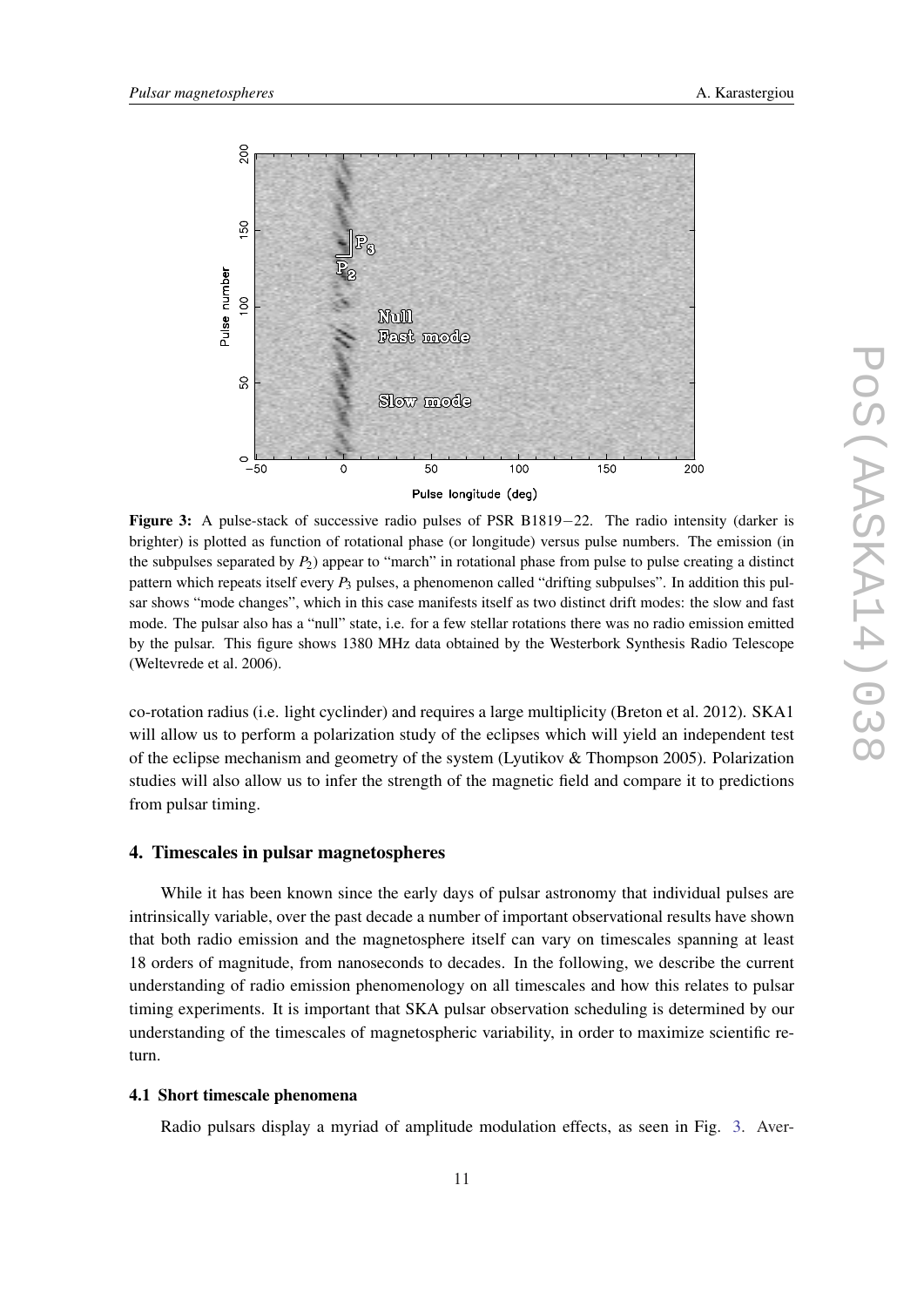aged over many rotations, most pulsars have a reproducible pulse shape, reflective of the long-term stability of their rotation and magnetic fields. However, pulse shape and intensity can vary considerably in sequential rotations of a pulsar. Ordered and stochastic processes affect some pulsars to varying degrees; ordered modulations include sub-pulse drift (gradual phase shift of pulse peak), mode changing (regular changes between two or three distinct pulse shapes), and nulling (cessation of the radio beam). Pulse statistics using full polarimetry (Stinebring et al. 1984a,b; Karastergiou et al. 2002; Mitra et al. 2007) have led to gradual improvement of our understanding of orthogonal mode emission (McKinnon 2003; Edwards & Stappers 2004). Drifting sub-pulses in PSR B0943+10 led Deshpande & Rankin (2001) to champion the 'rotating carousel' model for the circulation of the pulsar beamlets (see e.g. Rankin et al. 2006; Mitra & Rankin 2008). However, it is far from clear if this model can be applied in every case of drifting subpulses and other models have been proposed (e.g. Clemens & Rosen 2004).

It is also of particular interest to understand contributions of pulse-to-pulse variability to precision pulsar timing, referred to as jitter noise. Correcting, or at least accounting for, jitter noise is imperative for optimizing strategies for SKA pulsar timing activities (Shannon et al. 2014). The brightest MSPs at decimetre wavelengths, PSR J0437−4715 and J1713+0747, have been the most extensively studied (Shannon & Cordes 2012; Osłowski et al. 2014). While the emission of these two millisecond pulsars show many similarities to that of slower pulsars, many of the classic single pulse phenomena, such as drifting subpulses or pulse nulling are not observed (Vivekanand et al. 1998).

Pulse nulling, where the radio emission appears to switch off, was one of the first phenomena identified (Backer 1970b), and is the prototypical example of pulsar variability (see review by Biggs 1992). In the "classical" nullers, emission is observed to switch off and on rapidly (few tens of pulses) and some pulsars had a relatively high "off" fraction (Wang et al. 2007). It came as a major surprise when McLaughlin et al. (2006) discovered pulsars, which only produce one pulse of emission every tens of minutes (the so-called RRATs). Several tens of these objects have now been found (McLaughlin et al. 2009). Because their duty cycle is so low, their population could rival that of the normal pulsars (Keane & Kramer 2008).

Kerr et al. (2014) show that several distinct timescales are present in the PSR J1717−4054, which has both long (many hours) and short (few seconds) nulling periods. The broadband nature of pulse nulling was investigated by Bhat et al. (2007). Our knowledge of how these various populations fit together is given by Burke-Spolaor et al. (2012).

Other effects such as intense giant pulses (Staelin & Reifenstein 1968; Comella et al. 1969) or "giant micropulses" (Johnston et al. 2001) occur in some pulsars at a limited phase range. The energy distribution of radio pulses can provide a window into the state of pulsar plasma and the method of emission generation. There exist a great number of viable plasma-state models, a few of which predict pulse energy distributions; the most commonly-proposed predictions are of Gaussian, log-normal, and power-law distributions. Cairns et al. (2001, 2003) and references therein, provide discussion on these models. Energy distributions have now been examined in detail for a number of pulsars (Burke-Spolaor et al. 2012), demonstrating that most pulsars obey log-normal statistics. These analyses have substantially contributed to the hypothesis that genuine "giant pulses" are generated separately from standard pulse generation and are much more rare. Giant pulses appear to have power-law energy distributions, distinct from the otherwise log-normal main pulse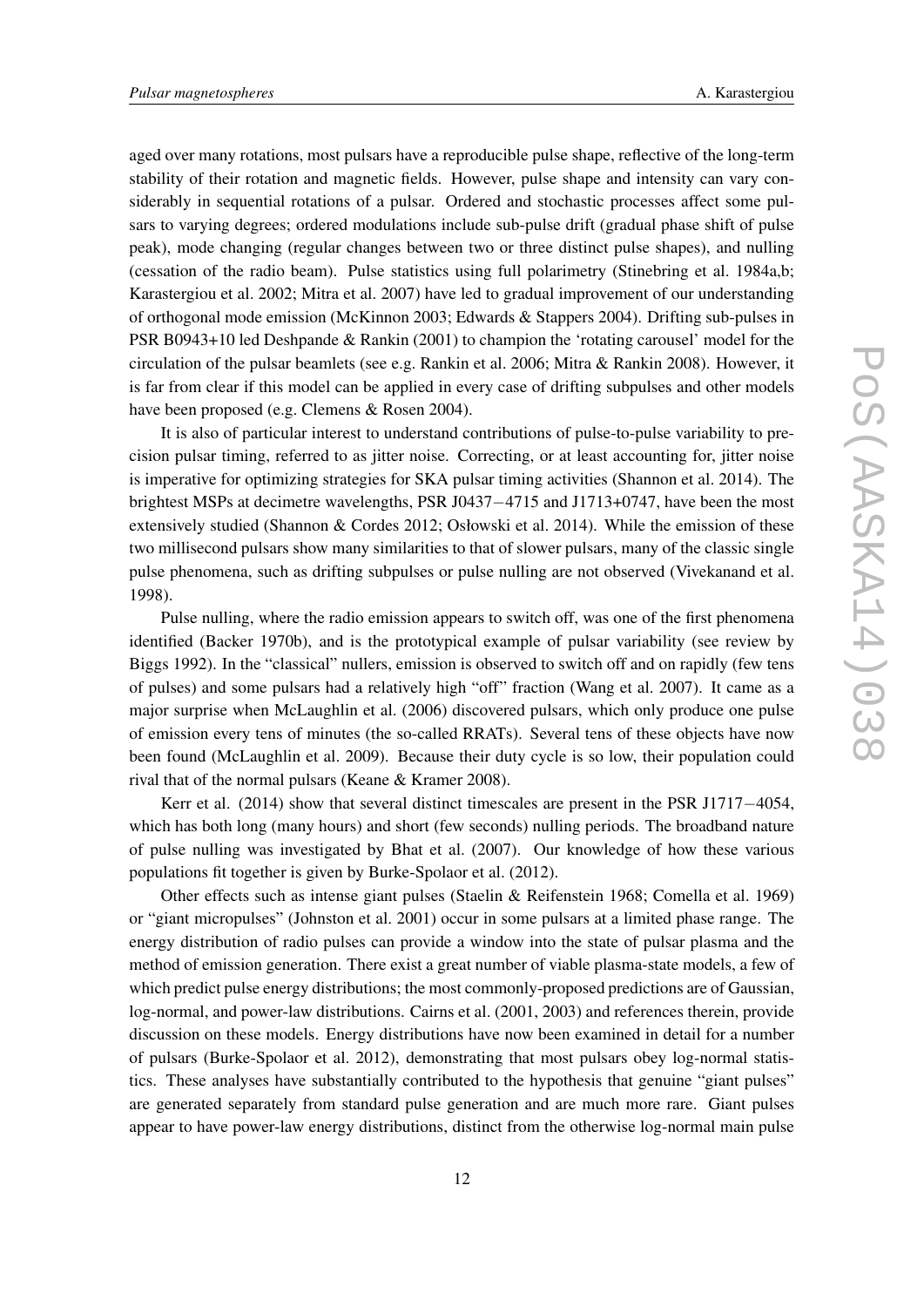components (Lundgren et al. 1995; Johnston & Romani 2002).

It was giant pulses that led to the discovery of the Crab pulsar (Staelin & Reifenstein 1968). Classical Crab pulsar giant pulses are characterized by their appearance at the same phase range as the high-energy emission (Lundgren et al. 1995), high flux densities (Hankins et al. 2003; Popov & Stappers 2007), and power-law intensity distributions (Argyle & Gower 1972; Lundgren et al. 1995), Since the discovery of the Crab pulsar, other giant pulse emitters have been observed, both in young pulsars (like for instance the Crab twin PSR B0540-69 Johnston & Romani 2003), and in millisecond pulsars (Cognard et al. 1996; Romani & Johnston 2001; Knight et al. 2006). Common aspects between all giant pulse emitting pulsars are currently not known. Giant pulses in the Crab seem to share properties such as their short pulse widths down to 0.4 ns (Hankins et al. 2003; Hankins & Eilek 2007), and high brightness temperatures up to  $10^{39}$  K (Soglasnov et al. 2004), indicating coherent emission mechanisms. In addition to the giant pulses, bright, rare, 'spiky' emission is seen in other pulsars, for example the bursty emission in PSR B0656+14 (Weltevrede et al. 2006), the giant-like pulses from PSRs J1048–5832 and J1709–4429 (Johnston & Romani 2002) and the giant micro-pulses from the Vela pulsar (Johnston et al. 2001).

A number of tests of pulsar models can be performed using the statistics of per-rotation pulsar modulation. Weisberg et al. (1986) first noted differences in modulation between core and conaltype pulse profiles, while Jenet & Gil (2003) derived theoretical predictions for anti-correlations between pulse-to-pulse modulation and four "complexity parameters," corresponding to four pulsar emission models. Their complexity parameters are:  $a_1 = 5\dot{P}^{2/6}P^{-9/14}$ , for the sparking gap model,  $a_2 = (P/P^3)^{0.5}$  for the continuous current outflow instabilities,  $a_3 = (P\dot{P})^{0.5}$  for surface magnetohydrodynamic wave instabilities, and  $a_4 = (P/P^5)^{0.5}$  for outer magnetospheric instabilities. Few observational studies have been done to test these effects, however the Jenet  $\&$  Gil (2003) study for a small sample of core-type profiles disfavoured the magnetohydrodynamic wave instability model, and the study of ∼190 pulsars (Weltevrede et al. 2006, 2007) at 21 and 92 cm indicated that the modulation index is generally higher at lower frequencies, and noted a weak correlation between modulation index and age that is dampened at higher frequency.

The study of single-pulse modulation in a large pulsar sample can also contribute to several practical questions, for instance: how common is giant-pulse emission? Are the prospects of pulsar detection in other galaxies better for single-pulse or Fourier searches? Quantification of pulsars' modulation will also aid in understanding the physical makeup of "rotating radio transients" (McLaughlin et al. 2006), which mostly appear to represent an extreme case of nulling pulsar and may contribute a problematically large contribution to Galactic pulsar populations (Keane & Kramer 2008).

## 4.2 Long timescale phenomena and pulsar timing

As mentioned above, since the early days of pulsar astronomy, pulsars have been known to change between modes on short (minute to hour) time scales (Backer 1970a) and been extensively studied since. Of particular interest recently is the discovery that PSR B0943+10 changes modes simultaneously in radio and in X-rays (Hermsen et al. 2013). The X-ray state change from a thermal to a non-thermal component is challenging for models of pulsar emission.

The question of pulse profile variation on the very long timescales remains active. Kramer et al. (2006) identified the first of the so-called intermittent pulsars, which was found to quasiperiodically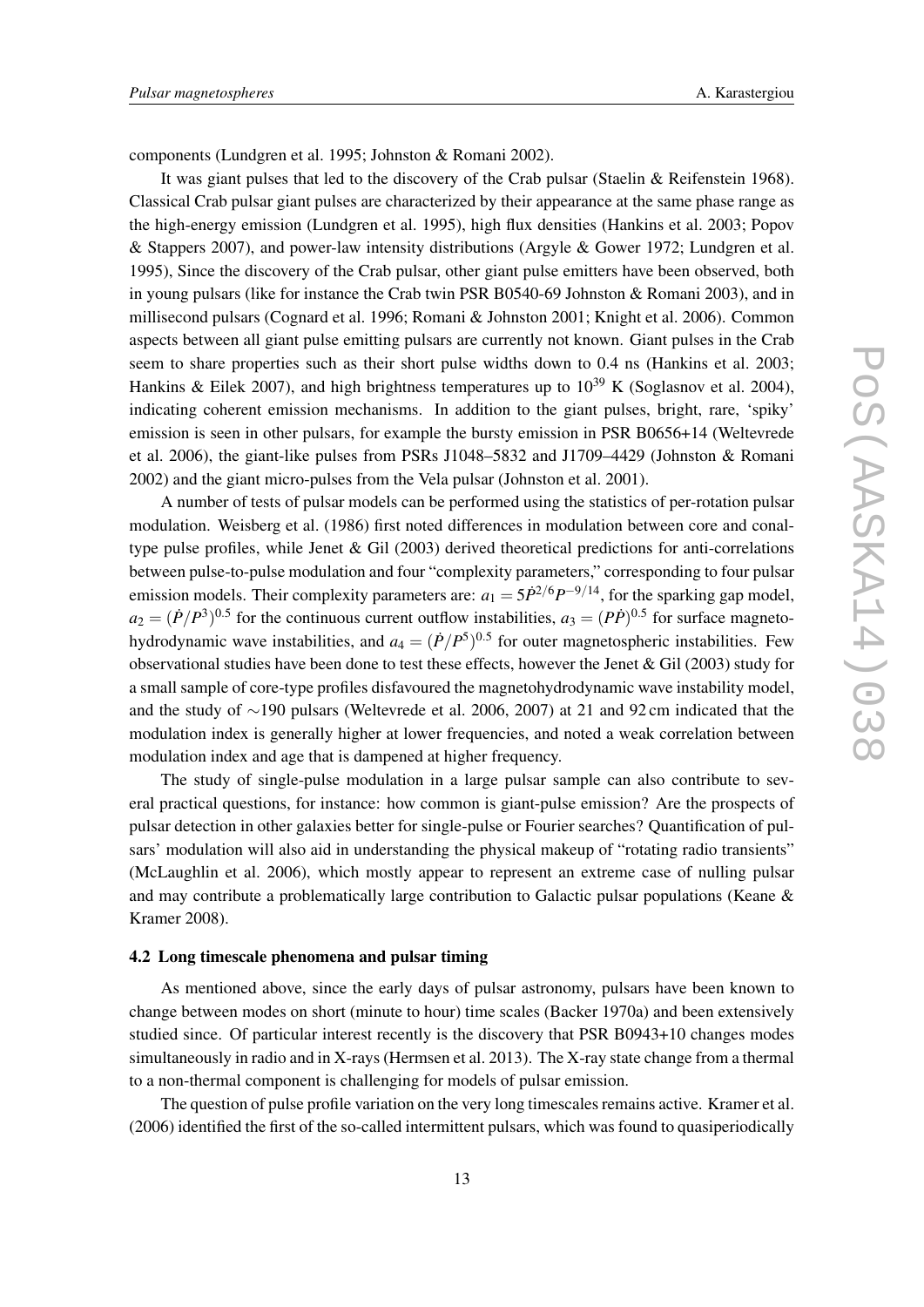change between a 10 day radio-bright state and 30-day radio faint state. The timing data from PSR B1931+24 are well fit by a model with two rates of spin-down, one for each emission phase. During the inactive phase, the spin-down rate is  $-10.8 \times 10^{-15}$  Hz s<sup>-1</sup>, but switches to  $-16.3 \times 10^{-15}$  Hz  $s^{-1}$  when active, an increase of around 50%. Longer periods of quiescence have been detected in PSRs J1841–0500 and J1832+0029 with similar behaviour in the timing of the pulsars (Camilo et al. 2012).

A less extreme version of correlated emission and rotation changes is seen in a small number of pulsars identified by Lyne et al. (2010). Six pulsars are seen to show distinct emission states, identified by long-term pulse-shape changes which are accompanied by correlated changes in spindown rate. The magnitude of the spin-down rate changes produced is much smaller than is seen in the intermittent pulsars; less than 10% in each case.

The relationship between emission state and rotation rate is explained by changing charged particle currents in the pulsar magnetosphere. A global failure of these currents is thought to be responsible for the inactive phase, creating a dearth of charged particles at the magnetic poles. When the outflowing particles are present and producing radio emission, they also provide an additional torque, resulting in the increased spin-down rate seen during the active phase.

Glitches appear to have at least some effect on the pulse profile (for the latest papers on observed glitches see Espinoza et al. 2011; Yu et al. 2013). For PSR J0742–2822, Keith et al. (2013) found that the degree of correlation was influenced by a glitch occurring midway through the dataset; a strong correlation was found after the glitch, with no correlation before. Glitches have previously been linked to emission changes in radio pulsars and in magnetars (Camilo et al. 2007c; Weltevrede et al. 2011).

A further example of correlated changes in emission and rotation is seen in PSR J0738–4042 (Brook et al. 2014). In 2005, the pulsar exhibited a sudden change in pulse-shape, which had been relatively stable for at least 16 years prior, and occurred simultaneously with a 15% drop in the pulsar's spin-down rate. The changes were attributed to variations in magnetospheric current flow, hypothesised to have been due to an influx of external material, such as an asteroid (Brook et al. 2014; Shannon et al. 2013). Lyne et al. (2013) report on a 20 year dataset of the Crab pulsar which appears to show that the magnetic axis is slowly migrating away from the axis of rotation in contrast to population studies (Tauris & Manchester 1998; Weltevrede & Johnston 2008b) which conclude the opposite.

What is the link between the nanosecond emission, the microstructure and the components in a pulse profile? Why do some pulsars produce giant pulses, while others null? What sets the on and off null durations? How do pulsar profiles change with age and do glitches play a role in this? These questions are fundamental to our understanding of the emission mechanism, and should be addressed by high cadence monitoring of many hundreds of sources in the SKA era. Furthermore, the entire question of pulse profile stability, one of the shibboleths in pulsar astronomy, has been called into question over the past decade. There now appears to be a clear link between rotational instabilities and profile changes, though questions of cause and effects remain unclear. In addition it seems possible that some changes are externally driven while some remain intrinsic to the pulsar itself. Pulse profile stability is crucial to high precision timing and the quest for gravitational waves and therefore understanding profile stability is a key priority for the SKA.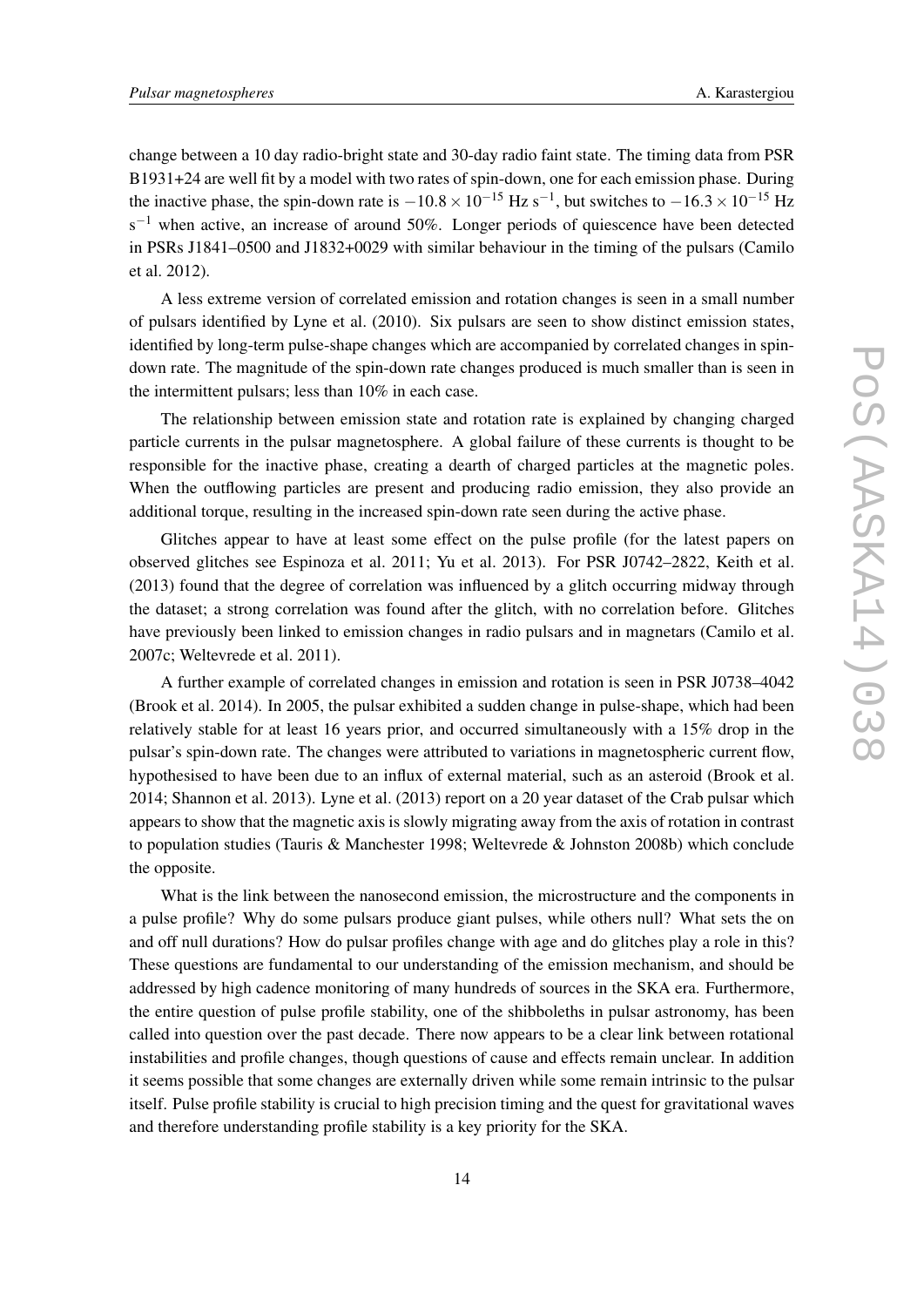## 5. Conclusions and early science

The SKA brings high sensitivity over a broad frequency range, ideal for the study of broadband, highly variable, weak sources such as pulsars. In the SKA era, great strides will be made in understanding the location and behaviour of the coherent radio emission from pulsars. In turn, this understanding of pulsar emission will be crucial for the detection and study of gravitational waves, surely to be one of the crowning glories of SKA science.

As demonstrated above, the science enabled by SKA studies of pulsar emission and magnetospheres is impressive. For the first time since the discovery of pulsars, we have the chance to find the "Rosetta stones" of pulsar research that will allow us to infer the fundamental emission properties and their origin as well as the conditions in the magnetosphere. The importance of just a few sources for our understanding has been demonstrated, e.g., by the few known intermittent pulsars and the double-pulsar. The SKA will deliver more of those and other types of radio emitting neutron stars (Tauris et al. 2015; Keane et al. 2015). At the same time, the sheer number of pulsars that the SKA will be able to study in exquisite detail promises to make real advances in solving the decade-old "pulsar problem". This will be aided by observations with other facilities at other wavelengths.

The key in advancing the radio studies will however be the supreme sensitivity of the SKA. Clearly, already SKA1 (LOW and MID) will be superb tools. Eventually, more sensitivity with full SKA will help even more. In terms of early science with SKA1, this hinges on early new pulsar discoveries and the telecsope sensitivity during the early stages. It is difficult to estimate precisely what can be achieved during this phase, as the impact will be different for different sources. Nevertheless, the science proposed here can be addressed as long as the telescope has the characteristics of bandwidth, polarization purity and sensitivity required to study in detail the sources discovered. It is, however, the full SKA-1 that will really enable substantial progress in this area, given the large number of new sources including pulsars that can be studied in detail with full polarization, in single pulses and at regular intervals to understand variability. Given that the SKA will probably be the largest radio telescope built for a while, we should not miss this golden opportunity to solve one of the great mysteries in astrophysics.

#### Acknowledgements

J-PM acknowledges work supported through the Australian Research Council grant DP140104114.

## **References**

Abdo, A. A., Ajello, M., Allafort, A., & et al. 2013, ApJS, 208, 17 Anderson, G. E., Gaensler, B. M., Slane, P. O., et al. 2012, ApJ, 751, 53 Argyle, E., & Gower, J. F. R. 1972, ApJ, 175, L89 Backer, D. C. 1970a, Nature, 227, 692 —. 1970b, Nature, 228, 42 Bates, S. D., Lorimer, D. R., & Verbiest, J. L. 2013, MNRAS, 431, 1352 Bhat, N. D. R., Gupta, Y., Kramer, M., et al. 2007, A&A, 462, 257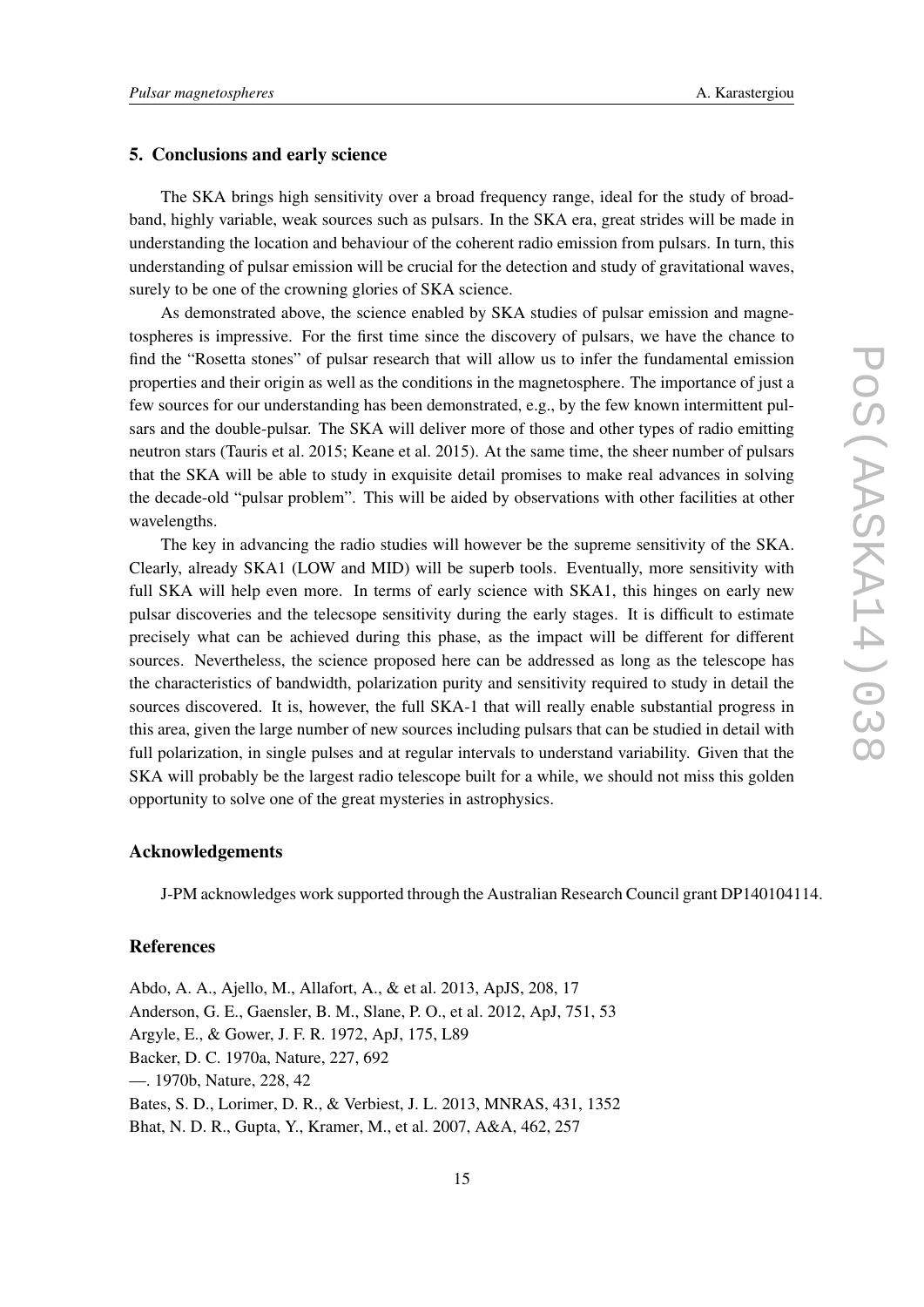- Biggs, J. D. 1992, ApJ, 394, 574 Blaskiewicz, M., Cordes, J. M., & Wasserman, I. 1991, ApJ, 370, 643 Boyle, L., & Pen, U.-L. 2012, Phys. Rev. D, 86, 124028 Breton, R. P., Kaspi, V. M., Kramer, M., et al. 2008, Science, 321, 104 Breton, R. P., Kaspi, V. M., McLaughlin, M. A., et al. 2012, ApJ, 747, 89 Brisken, W. F., Macquart, J.-P., Gao, J. J., et al. 2010, ApJ, 708, 232 Brook, P. R., Karastergiou, A., Buchner, S., et al. 2014, ApJ, 780, L31 Burke-Spolaor, S., Johnston, S., Bailes, M., et al. 2012, MNRAS, 423, 1351 Cairns, I. H., Johnston, S., & Das, P. 2001, ApJ, 563, L65 —. 2003, MNRAS, 343, 512 Camilo, F., Kaspi, V. M., Lyne, A. G., et al. 2000, ApJ, 541, 367 Camilo, F., Ransom, S. M., Chatterjee, S., Johnston, S., & Demorest, P. 2012, ApJ, 746, 63 Camilo, F., Ransom, S. M., Halpern, J. P., & Reynolds, J. 2007a, ApJ, 666, L93 Camilo, F., Ransom, S. M., Halpern, J. P., et al. 2006, Nature, 442, 892 Camilo, F., Reynolds, J., Johnston, S., Halpern, J. P., & Ransom, S. M. 2008, ApJ, 679, 681 Camilo, F., Reynolds, J., Johnston, S., et al. 2007b, ApJ, 659, L37 Camilo, F., Cognard, I., Ransom, S. M., et al. 2007c, ApJ, 663, 497
- Camilo, F., Ransom, S. M., Peñalver, J., et al. 2007d, ApJ, 669, 561
- Clemens, J. C., & Rosen, R. 2004, ApJ, 609, 340
- Clifton, T., & Weisberg, J. M. 2008, ApJ, 679, 687
- Cognard, I., Shrauner, J. A., Taylor, J. H., & Thorsett, S. E. 1996, ApJ, 457, 81
- Comella, J. M., Craft, H. D., Lovelace, R. V. E., Sutton, J. M., & Tyler, G. L. 1969, Nature, 221, 453
- Damour, T., & Ruffini, R. 1974, 279, 971
- Deshpande, A. A., & Rankin, J. M. 2001, MNRAS, 322, 438
- Duncan, R. C., & Thompson, C. 1992, ApJ, 392, L9
- Dyks, J. 2008, MNRAS, 391, 859
- Dyks, J., & Harding, A. K. 2004, ApJ, 614, 869
- Eatough, R. P., Falcke, H., Karuppusamy, R., et al. 2013, Nature, 501, 391
- Edwards, R. T., & Stappers, B. W. 2003, A&A, 407, 273
- —. 2004, A&A, 421, 681
- Espinoza, C. M., Lyne, A. G., Stappers, B. W., & Kramer, M. 2011, MNRAS, 414, 1679
- Fahlman, G. G., & Gregory, P. C. 1981, Nature, 293, 202
- Gangadhara, R. T., & Gupta, Y. 2001, ApJ, 555, 31
- Gavriil, F. P., Kaspi, V. M., & Woods, P. M. 2002, Nature, 419, 142
- Glampedakis, K., Andersson, N., & Jones, D. I. 2008, Physical Review Letters, 100
- Gould, D. M. 1994, PhD thesis, The University of Manchester
- Gwinn, C. R., Johnson, M. D., Reynolds, J. E., et al. 2012, ApJ, 758, 7
- Hankins, T. H., & Eilek, J. A. 2007, ApJ, 670, 693
- Hankins, T. H., Kern, J. S., Weatherall, J. C., & Eilek, J. A. 2003, Nature, 422
- Hermsen, W., Hessels, J. W. T., Kuiper, L., et al. 2013, Science, 339, 436
- Jenet, F. A., & Gil, J. 2003, ApJ, 596, L215
- —. 2004, ApJ, 602, L89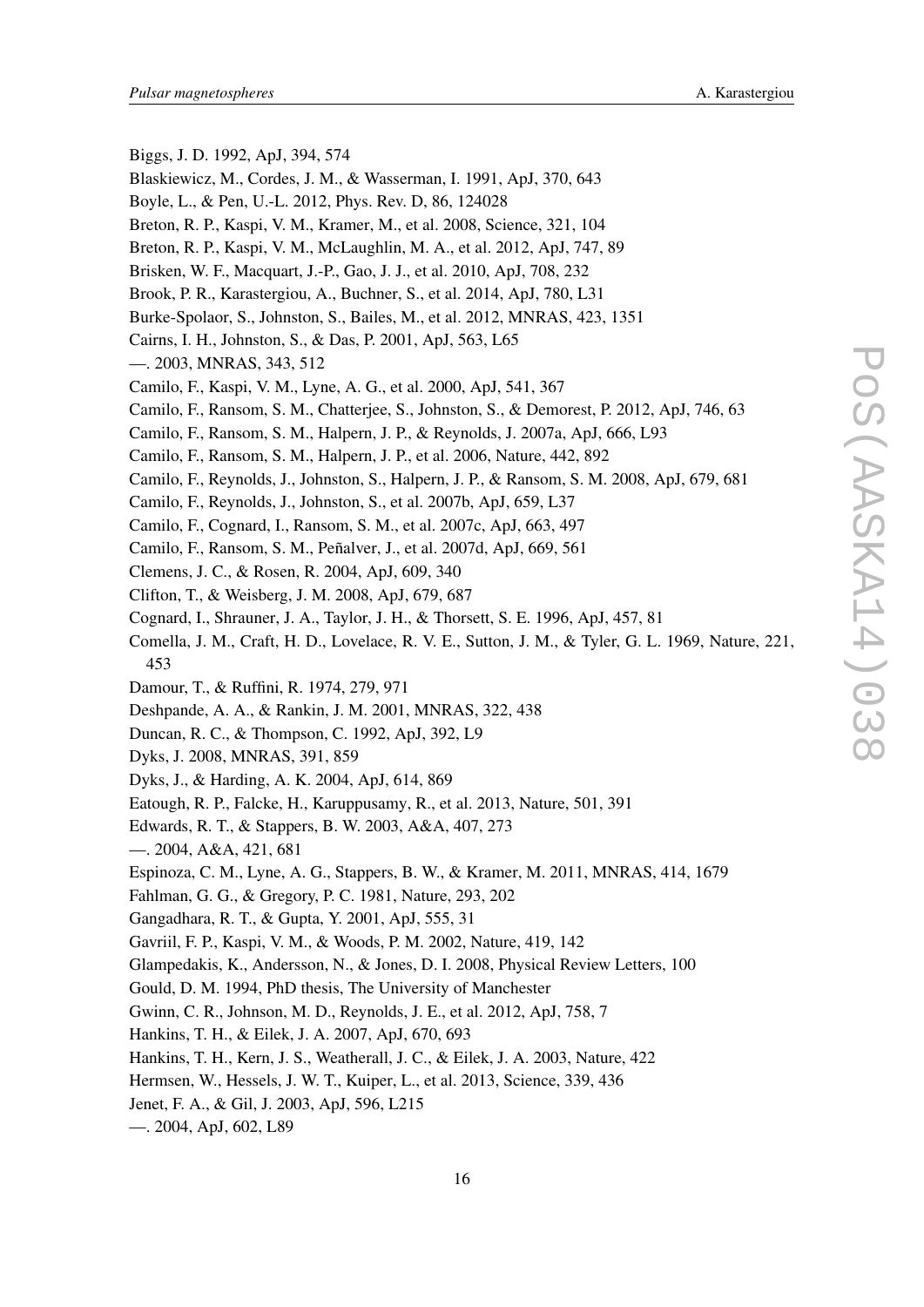- Johnson, M. D., Gwinn, C. R., & Demorest, P. 2012, ApJ, 758, 8
- Johnston, S., Hobbs, G., Vigeland, S., et al. 2005, MNRAS, 364, 1397
- Johnston, S., & Romani, R. 2002, MNRAS, 332, 109
- —. 2003, ApJ, 590, L95
- Johnston, S., van Straten, W., Kramer, M., & Bailes, M. 2001, ApJ, 549, L101
- Johnston, S., & Weisberg, J. M. 2006, MNRAS, 368, 1856
- Jones, D. I. 2012, MNRAS, 420, 2325
- Jones, D. I., & Anderson, N. 2001, MNRAS, 324, 811
- Karastergiou, A., & Johnston, S. 2007, MNRAS, 380, 1678
- Karastergiou, A., Kramer, M., Johnston, S., et al. 2002, A&A, 391, 247
- Kasian, L. E. 2012, PhD thesis, The University of British Columbia
- Keane, E. F., Bhattacharyya, B., Kramer, M., & et al. 2015, "A Cosmic Census of Radio Pulsars with the SKA", in proc. *Advancing Astrophysics with the Square Kilometre Array*, PoS(AASKA14)040
- Keane, E. F., & Kramer, M. 2008, MNRAS, 391, 2009
- Keith, M. J., Shannon, R. M., & Johnston, S. 2013, MNRAS, 432, 3080
- Knight, H. S., Bailes, M., Manchester, R. N., Ord, S. M., & Jacoby, B. A. 2006, ApJ, 640, 941
- Komesaroff, M. M. 1970, Nature, 225, 612
- Kouveliotou, C., Dieters, S., Strohmayer, T., et al. 1998, Nature, 393, 235
- Kramer, M. 2002, in IX Marcel Grossmann Meeting, ed. R. J. V.G. Gurzadyan & R. Ruffini (World Scientific)
- Kramer, M., Jessner, A., Doroshenko, O., & Wielebinski, R. 1997, ApJ, 489, 364
- Kramer, M., & Johnston, S. 2008, MNRAS, 390, 87
- Kramer, M., Lange, C., Lorimer, D. R., et al. 1999, ApJ, 526, 957
- Kramer, M., Lyne, A. G., O'Brien, J. T., Jordan, C. A., & Lorimer, D. R. 2006, Science, 312, 549
- Kramer, M., Stappers, B. W., Jessner, A., Lyne, A. G., & Jordan, C. A. 2007, MNRAS, 377, 107
- Kramer, M., Xilouris, K. M., Lorimer, D. R., et al. 1998, ApJ, 501, 270
- Kuzmin, A. D., & Losovsky, B. Y. 2001, A&A, 368, 230
- Lazaridis, K., Jessner, A., Kramer, M., et al. 2008, MNRAS, 390, 839
- Levin, L., Bailes, M., Bates, S., et al. 2010, ApJ, 721, L33
- Levin, L., Bailes, M., Barsdell, B. R., et al. 2013, MNRAS, 434, 1387
- Link, B. 2003, Physical Review Letters, 91, 101101
- Link, B., & Epstein, R. I. 2001, ApJ, 556, 392
- Lorimer, D. R., Yates, J. A., Lyne, A. G., & Gould, D. M. 1995, MNRAS, 273, 411
- Lundgren, S. C., Cordes, J. M., Ulmer, M., et al. 1995, ApJ, 453, 433
- Lyne, A., Graham-Smith, F., Weltevrede, P., et al. 2013, Science, 342, 598
- Lyne, A., Hobbs, G., Kramer, M., Stairs, I., & Stappers, B. 2010, Science, 329, 408
- Lyne, A. G., & Manchester, R. N. 1988, MNRAS, 234, 477
- Lyutikov, M., & Thompson, C. 2005, ApJ, 634, 1223
- Malofeev, V. M., & Malov, I. F. 1980, Sov. Astron., 24, 54
- Manchester, R. N., Taylor, J. H., & Huguenin, G. R. 1975, ApJ, 196, 83
- Manchester, R. N., Kramer, M., Stairs, I. H., et al. 2010, ApJ, 710, 1694
- Maron, O., Kijak, J., Kramer, M., & Wielebinski, R. 2000, A&AS, 147, 195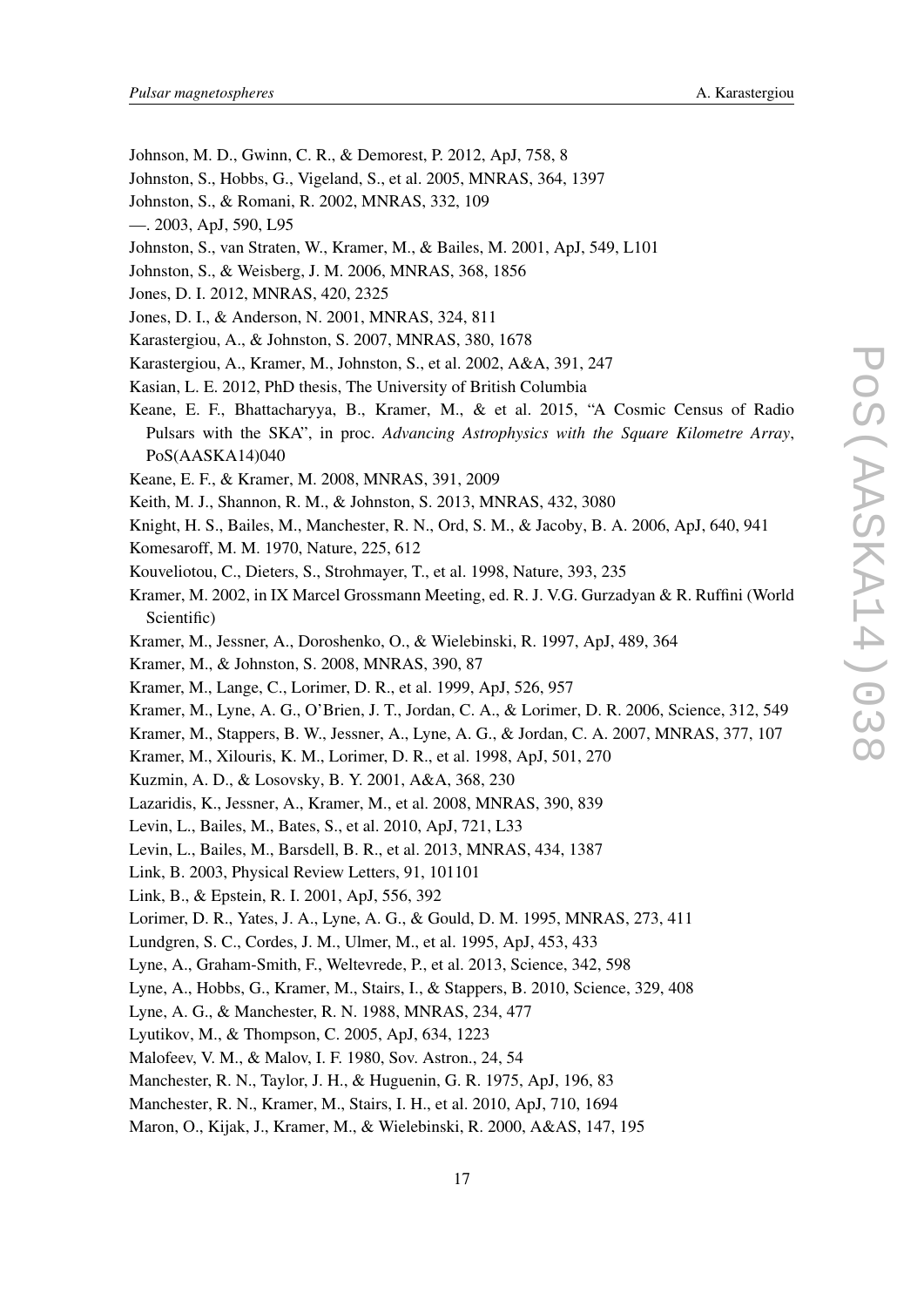- Mazets, E. P., Golenetskii, S. V., Ilinskii, V. N., Apetkar, R. L., & Guryan, Y. A. 1979, Nature, 282, 587
- McKinnon, M. M. 2003, ApJS, 148, 519
- McLaughlin, M. A., Stairs, I. H., Kaspi, V. M., et al. 2003, ApJ, 591, L135
- McLaughlin, M. A., Lyne, A. G., Lorimer, D. R., et al. 2004, ApJ, 616, L131
- —. 2006, Nature, 439, 817
- McLaughlin, M. A., Lyne, A. G., Keane, E. F., et al. 2009, MNRAS, 400, 1431
- Mitra, D., & Li, X. H. 2004, A&A, 421, 215
- Mitra, D., & Rankin, J. M. 2002, ApJ, 577, 322
- Mitra, D., & Rankin, J. M. 2008, MNRAS, 385, 606
- Mitra, D., Rankin, J. M., & Gupta, Y. 2007, MNRAS, 379, 932
- Osłowski, S., van Straten, W., Bailes, M., Jameson, A., & Hobbs, G. 2014, MNRAS, 441, 3148
- Pen, U.-L., Macquart, J.-P., Deller, A. T., & Brisken, W. 2014, MNRAS, 440, L36
- Perera, B. B. P., McLaughlin, M. A., Kramer, M., et al. 2010, ApJ, 721, 1193
- Pierbattista, M., Grenier, I. A., Harding, A. K., & Gonthier, P. L. 2012, A&A, 545, A42
- Popov, M. V., & Stappers, B. 2007, A&A, 470, 1003
- Radhakrishnan, V., & Cooke, D. J. 1969, Astrophys. Lett., 3, 225
- Rankin, J. M. 1983, ApJ, 274, 333
- —. 1990, ApJ, 352, 247
- —. 1993, ApJ, 405, 285
- Rankin, J. M. 2007, ApJ, 664, 443
- Rankin, J. M., Ramachandran, R., van Leeuwen, J., & Suleymanova, S. A. 2006, A&A, 455, 215
- Romani, R., & Johnston, S. 2001, ApJ, 557, L93
- Romani, R. W., & Watters, K. P. 2010, ApJ, 714, 810
- Shannon, R. M., & Cordes, J. M. 2012, ApJ, 761, 64
- Shannon, R. M., & Johnston, S. 2013, MNRAS, 435, L29
- Shannon, R. M., Cordes, J. M., Metcalfe, T. S., et al. 2013, ApJ, 766, 5
- Shannon, R. M., Osłowski, S., Dai, S., et al. 2014, MNRAS, 443, 1463
- Sieber, W. 2002, in WE-Heraeus Seminar on Neutron Stars, Pulsars, and Supernova Remnants, ed. W. Becker, H. Lesch, & J. Trümper (Garching: Max-Plank-Institut für Extraterrestrische Physik), 171
- Soglasnov, V. A., Popov, M. V., Bartel, N., et al. 2004, ApJ, 616, 439
- Staelin, D. H., & Reifenstein, III, E. C. 1968, Science, 162, 1481
- Stairs, I. H., Lyne, A. G., & Shemar, S. 2000, Nature, 406, 484
- Stinebring, D. R., Cordes, J. M., Rankin, J. M., Weisberg, J. M., & Boriakoff, V. 1984a, ApJS, 55, 247
- Stinebring, D. R., Cordes, J. M., Weisberg, J. M., Rankin, J. M., & Boriakoff, V. 1984b, ApJS, 55, 279
- Tauris, T. M., Kaspi, V. M., Breton, R. P., & et al., 2015, "Understanding the Neutron Star Population with the SKA", in proc. *Advancing Astrophysics with the Square Kilometre Array*, PoS(AASKA14)039
- Tauris, T. M., & Manchester, R. N. 1998, MNRAS, 298, 625
- Thompson, C., & Duncan, R. C. 1995, MNRAS, 275, 255